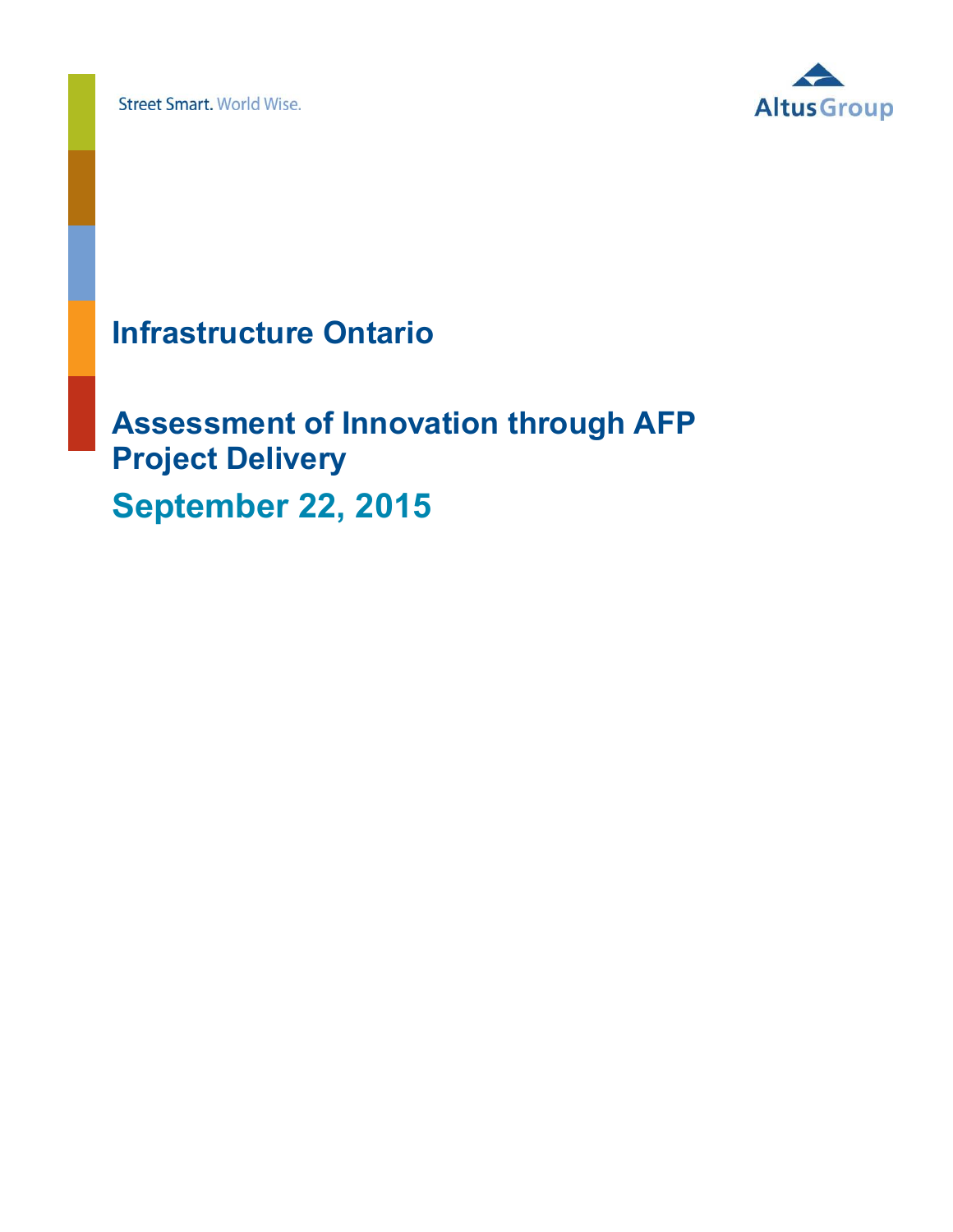

| Executive Summary<br><u>Executive Summary</u>                                                                                                                                                                                          |    | 3  |
|----------------------------------------------------------------------------------------------------------------------------------------------------------------------------------------------------------------------------------------|----|----|
|                                                                                                                                                                                                                                        |    | 3  |
| Mandate                                                                                                                                                                                                                                | 3  |    |
| Altus Group Limited Background                                                                                                                                                                                                         | 3  |    |
|                                                                                                                                                                                                                                        |    | 4  |
| Value for Money Methodology                                                                                                                                                                                                            | 4  |    |
| Assessment of Innovation in AFP<br><u>Letter and the set of the set of the set of the set of the set of the set of the set of the set of the set of the set of the set of the set of the set of the set of the set of the set of t</u> |    | 5  |
| Overview                                                                                                                                                                                                                               | 5  |    |
| Data Review and Assessment                                                                                                                                                                                                             | 7  |    |
| Evidence of Innovation                                                                                                                                                                                                                 | 11 |    |
| Case Studies                                                                                                                                                                                                                           | 14 |    |
| External Perspectives <u>and the contract of the set of the set of the set of the set of the set of the set of the set of the set of the set of the set of the set of the set of the set of the set of the set of the set of the</u>   |    | 15 |
| <b>Market Impressions</b>                                                                                                                                                                                                              | 15 |    |
| <b>Literature Review</b>                                                                                                                                                                                                               | 19 |    |
| Jurisidictional Comparisons                                                                                                                                                                                                            | 20 |    |
|                                                                                                                                                                                                                                        |    |    |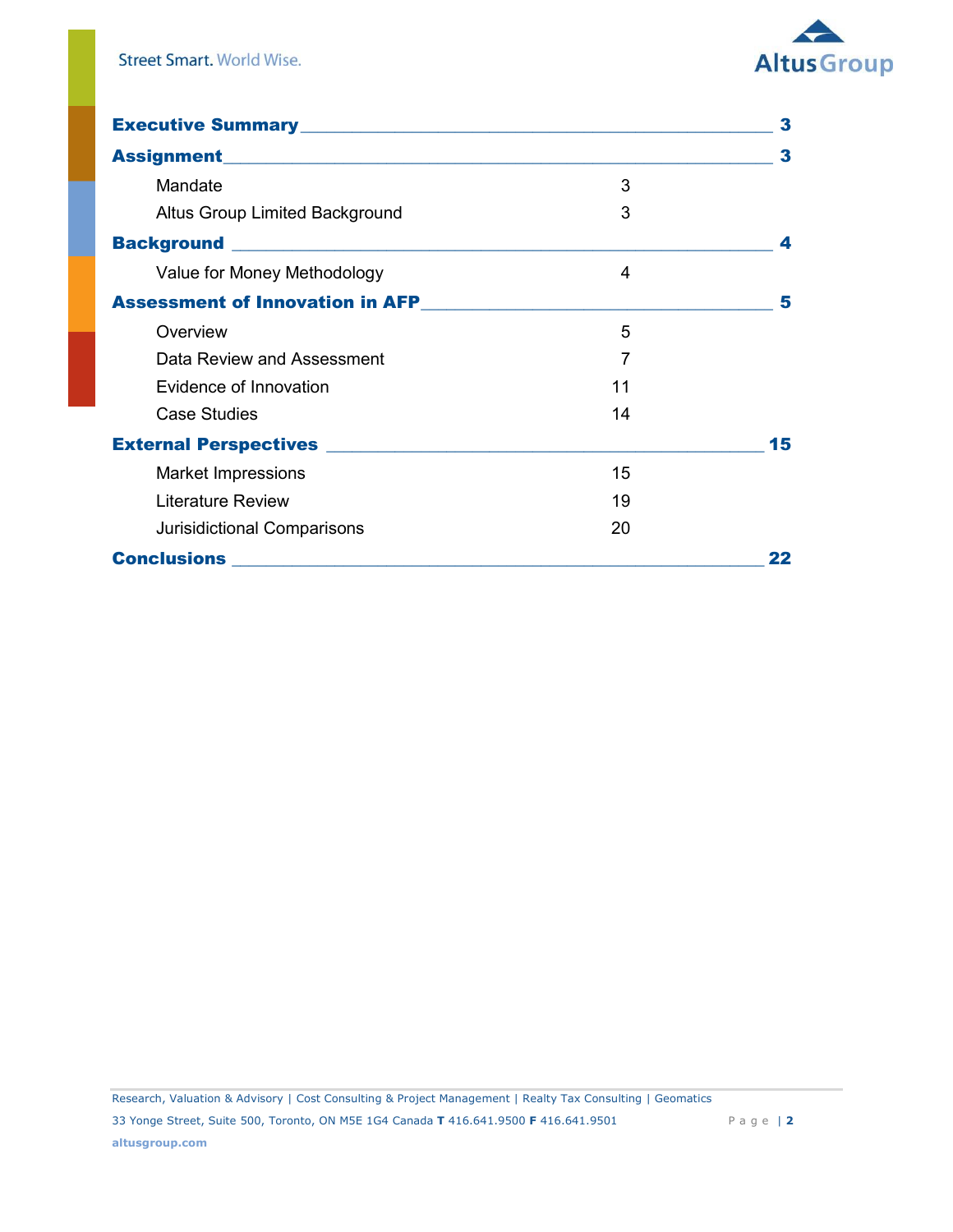

# <span id="page-2-0"></span>Executive Summary

Infrastructure Ontario (IO) currently considers an Innovation Factor in its Value for Money analysis as an adjustment reflecting the savings associated with the increased level of competition, and opportunity for innovation and efficiencies that are afforded through the DBFM and DBF models.

The focus of this report is to review, assess and quantify the Innovation Factor applicable for IO's Social Infrastructure portfolio of projects. This assessment is based on our independent analysis of performance on a sample of IO projects delivered to date, and validated by our own experience and those of external participants and experts involved in large infrastructure project delivery.

Our analysis of IO's project portfolio was primarily focused on the difference between the successful winning bids, unsuccessful bids, and the initial project budget estimates. In our opinion, these differences highlight the impact of innovation, efficiencies, and competitive tension on AFP project delivery.

Through our analysis we demonstrate the following:

- ▶ The Pre-RFP Budget estimates are appropriate for establishing the initial base costs for traditional DBB and the AFP BF delivery models.
- For projects delivered through a DBF delivery model, the expected impact of innovation would be between **5 to 12%.**
- ► For projects delivered through a DBFM delivery model, the expected impact of innovation would be between **11 to 18%.**

This analysis is supported by an extensive market survey of industry participants that estimate the overall benefits of the AFP process on projects delivered by the DBF model at 13.5%, and 20.1% for the DBFM model.

Through both our extensive market survey and jurisdictional reviews, there is clearly a widely recognized view of both public and private sectors that the AFP/P3 delivery model does in fact encourage real innovation/efficiencies that translate into real costs savings of a project.

# <span id="page-2-1"></span>Assignment

## <span id="page-2-2"></span>**Mandate**

Altus Group Limited was retained by IO to perform the following:

- Review, assess, and quantify the differences between Alternative Financing and Procurement (AFP) project delivery in comparison to traditional project delivery methods for Social Infrastructure projects.
- $\blacktriangleright$  Identify differences that are attributable to innovations or efficiencies that are a result of delivery and implementation using IO's AFP approach.
- ▶ Provide a quantified value range that can be incorporated into IO's established Value For Money methodology, in coordination with the associated risk matrix templates for each relevant delivery model and social infrastructure asset class.

## <span id="page-2-3"></span>**Altus Group Limited Background**

Altus Group Limited (Altus) is a multi-discipline advisory firm and the leading authority on infrastructure project finance, procurement, construction, operations, technical risk assessment, cost and schedule planning, control and management in the private and public sectors in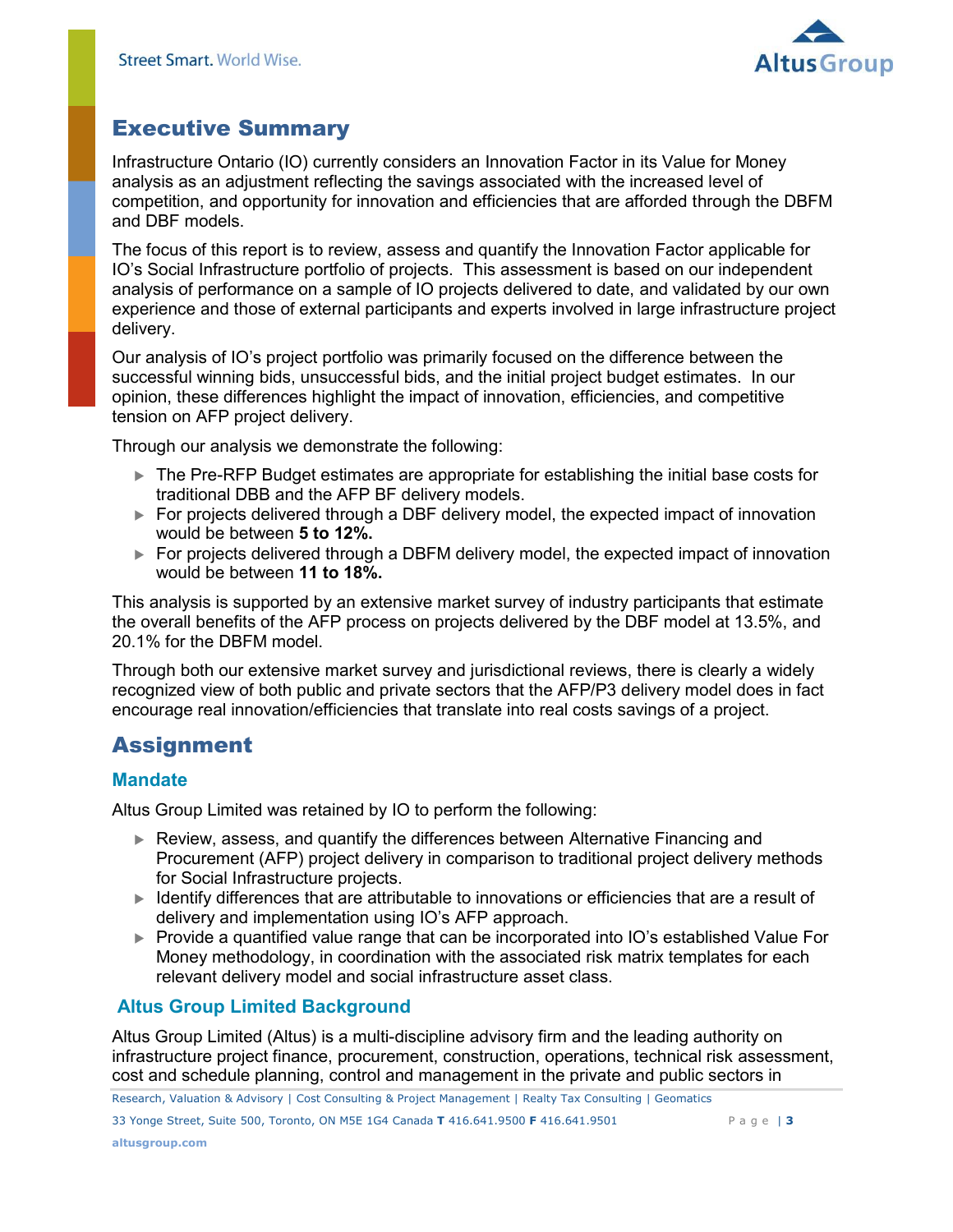

Canada. Altus has extensive experience in advising lenders, owners and investors in AFP/PPP and traditional project delivery.

Our ability to deliver independent professional services is enhanced by our ongoing relationships with leading lenders, owners, developers, contractors and other professionals throughout Canada, the U.S. and internationally. Altus has a proven track record, demonstrating our ability to provide reliable and impartial expert advice.

Our experience with traditional infrastructure delivery projects encompasses various aspects including: risk analysis, costing, and project monitoring services through the planning, construction, and operations phases. Through our past experience in AFP / PPP and traditional procurement, Altus has participated in and tracked data, including risks and their associated budget and schedule impacts, on a wide range of projects.

## <span id="page-3-0"></span>**Background**

## <span id="page-3-1"></span>**Value for Money Methodology**

Infrastructure Ontario's Value for Money (VFM) analysis consists of a comparison between the total costs of delivering an infrastructure project using the traditional public sector project procurement model and AFP<sup>1</sup> .

This analysis is undertaken at three distinct milestones of the procurement process.

#### **Stage 1 - Authorization to release the Request for Proposal (RFP)**

In order to obtain approval from its Board of Directors to release the RFP, IO must demonstrate that the proposed AFP delivery model yields a positive VFM.

#### **Stage 2 – Authorization to enter into the Project Agreement**

Upon close of the RFP process, the preferred bid is then compared to the Public Sector Comparator (PSC) and presented to the IO Board of Directors. At this point the PSC is updated to reflect the most current cost information. The Board will not approve execution of the Project Agreement without demonstrating a positive VFM.

## **Stage 3 - Publication of the Value for Money analysis**

After the Project Agreement has been finalized, IO releases a public report that contains the final VFM analysis, along with details on the project, the procurement process and the project agreement.

IO develops two cost scenarios for comparison in the VFM assessment:

**Traditional Design Bid Build Project Delivery**: Estimated costs to the public sector of delivering an infrastructure project using traditional procurement processes for that sector. This is referred to as the Public Sector Comparator (or PSC); and

**Alternative Financing and Procurement (AFP):** Estimated costs to the public sector of delivering the same project to the identical specifications using AFP.

These cost estimates include:

Base Costs

33 Yonge Street, Suite 500, Toronto, ON M5E 1G4 Canada **T** 416.641.9500 **F** 416.641.9501 P a g e | **4**

<sup>&</sup>lt;sup>1</sup> Assessing Value For Money – An Updated Guide to Infrastructure Ontario's Methodology, March 2015

Research, Valuation & Advisory | Cost Consulting & Project Management | Realty Tax Consulting | Geomatics **Page |** 4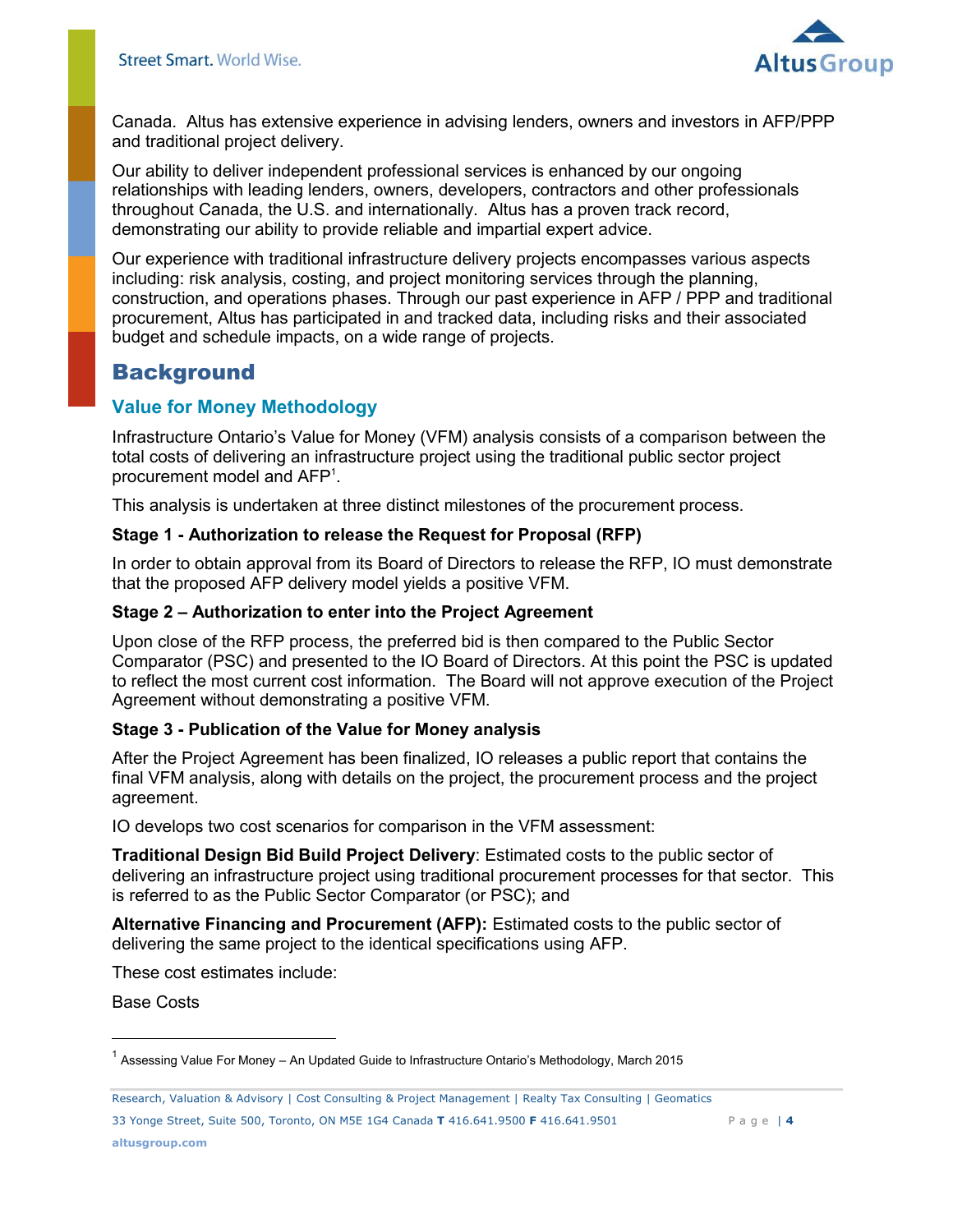

Construction, Lifecycle, Operating, Maintenance, as applicable

Retained Risks by the Public Sector

Risks best managed by the public sector that remain with the public sector

Financing Costs

 The financing cost premium incurred by the private sector (and ultimately passed on to the public sector) under a project delivered through alternative financing and procurement.

#### Ancillary Costs

 Includes costs for project management, legal services, architectural and engineering, advisory and other professional fees, transaction, capital markets and fairness advisors.

The difference between the PSC and the AFP is referred to as value for money. If the cost of delivery under AFP is less than the PSC, positive value for money is achieved.

Base Costs are developed by qualified external cost consultants, estimating the cost of the project if delivered under an AFP model.

The following adjustments are made to reflect the differences between AFP and the PSC:

Innovation Factor

 An adjustment reflecting the savings associated with the increased level of competition, and opportunity for innovation and efficiencies that are afforded through the DBFM and DBF models.

Lifecycle Adjustment Factor

 An adjustment to reflect the historically observed rates of investment in lifecycle and corresponding impact on asset residual value for traditionally delivered and maintained assets.

Competitive Neutrality

 An adjustment to reflect the differences in tax requirements between the public and private sectors

The focus of this report is to assess and quantify the Innovation Factor applicable for IO's Social Infrastructure portfolio of projects.

# <span id="page-4-0"></span>Assessment of Innovation in AFP

## <span id="page-4-1"></span>**Overview**

In order to assess the impact of innovation on the AFP project delivery model, it is important to understand the key differences between AFP delivery models and a traditional Design-Bid-Build (DBB) approach.

Under the traditional DBB model, the owner undertakes the procurement/delivery of each project component individually beginning with the design. Design is completed by the selected designer and forms the basis for the construction tendering process.

Under AFP, design is generally completed as part of collaborative project company team that competes with other short-listed pre-qualified teams to deliver and potentially operate and maintain the asset over a long term period (up to 30 years). Each team has the flexibility to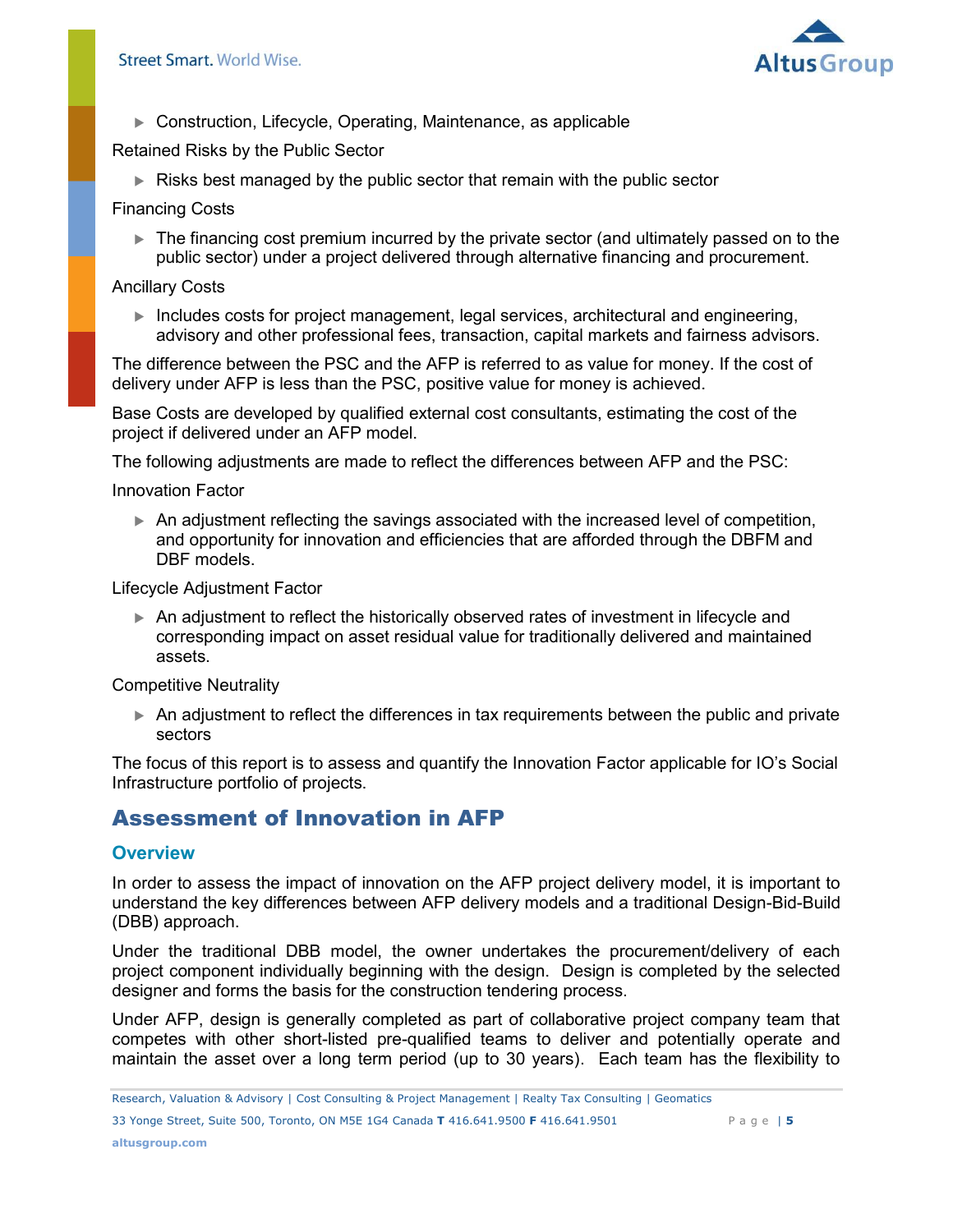

assess and achieve the solution which it believes achieves the greatest whole life value of the asset.

A comparison of the models are summarized as follows:

#### **Design-Bid-Build (DBB)**

This traditional approach involves a separate competitive tendering of each phase of the project development, with the public owner responsible for project financing, paying for costs as they are incurred by the Designer/Contractor/Service Provider.

While this approach does allow the Owner to select the specific Designer/Contractor/Service Provider it perceives to be most qualified/offers best value, it limits the opportunity to achieve innovation.

Some of the disadvantages of the model that limit innovation include:

- Design developed in isolation of construction, lifecycle, operations and maintenance requirements/impacts limiting opportunity to achieve optimal and most efficient solution over the full life of the project.
- ► Design developed from perspective and experiences of a single Designer
- ▶ Designer incentivized to develop its most profitable design solution that satisfies Owner's requirements, not necessarily one that achieves greatest value over whole life of project
- Highly prescriptive construction requirements based on the prescribed design.
- Limited competitive tension during design development subsequent to design contract tender.

While the designer under a traditional DBB delivery model may in fact be highly qualified and experienced, its interests under a traditional design contract is to achieve the vision, and satisfy the owner's requirements through the most efficient and profitable design solution. This would be most easily achieved by providing the simplest design that satisfies the owner, maximizing its revenue while minimizing the time and expenses consumed. This approach does not necessarily invite innovation or create significant efficiencies from a whole project life perspective, which is further limited through the development of just a single design solution.

#### **Build-Finance (BF)**

The BF approach is comparable to the traditional DBB model in many ways, with many of the same limitations on innovation as a result of the separation of design from the tendering of the construction contract.

The BF model does introduce AFP attributes that invite some level of innovation:

- Private financing creates incentives to accelerate construction schedule to minimize financing costs;
- Payment primarily upon successfully achieving Substantial Completion ensures Contractor responsiveness and the achievement of the defined project requirements; and
- Use of standardized project document templates and procurement process allows for greater certainty of outcomes and risk sharing.

#### **Design-Build-Finance (DBF)**

The DBF model builds on the AFP framework of the BF model by assigning design responsibilities to the private sector Project Company. As a result, the following additional innovation opportunities are introduced: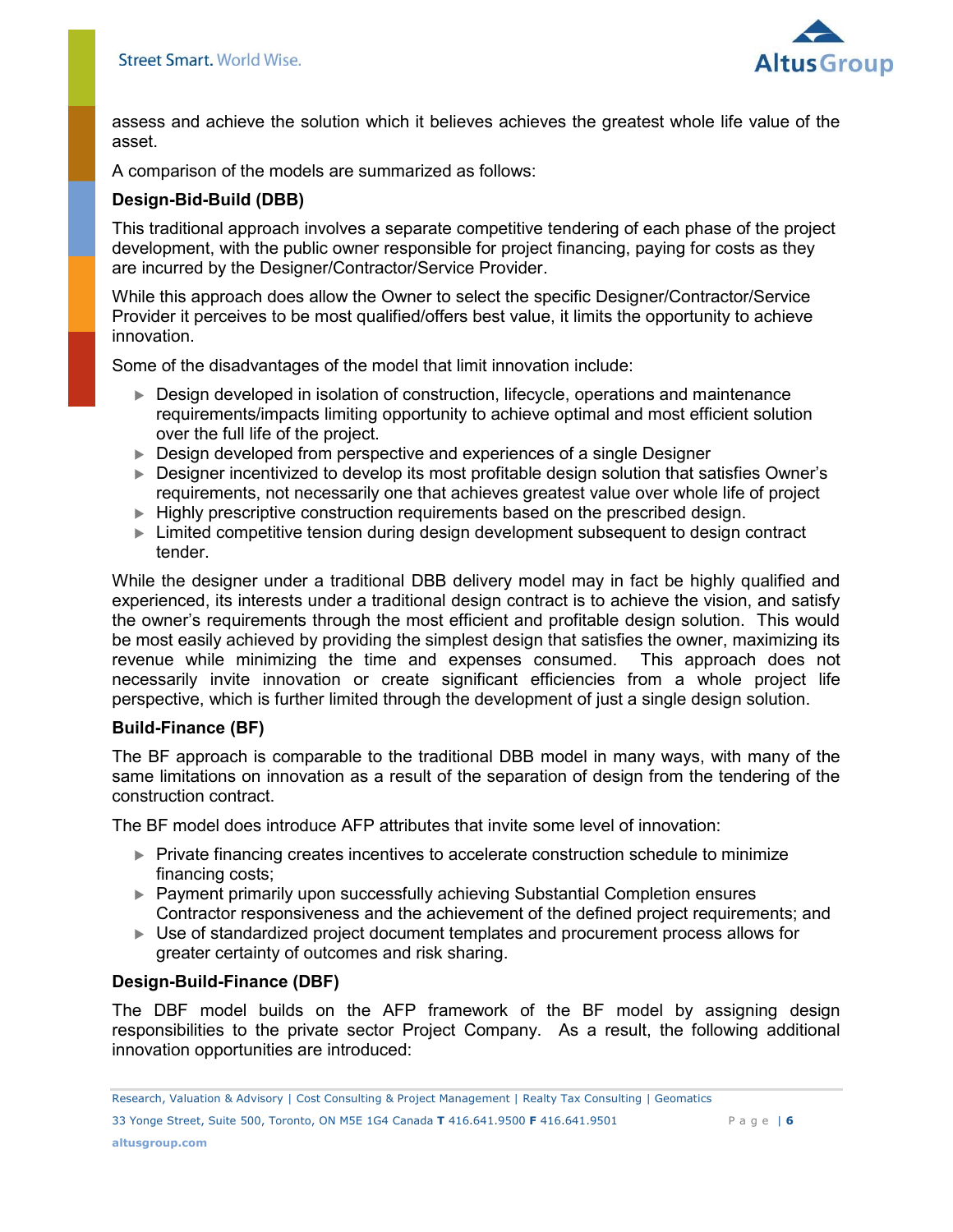

- Typically three distinct designs developed under a high level of competitive tension throughout bid phase, effectively tripling the odds of achieving an optimal solution at a lower cost;
- An interactive bidding process allows proponents to test potential design solutions and innovations to determine compliance with owner requirements and expectations;
- ▶ Design developed in coordination with construction requirements/impacts leading to a better more cost effective approach; and
- Project requirements can be less prescriptive, providing the private sector consortium (Project Co.) an opportunity to adjust the design to optimize construction approach and introduce efficiencies while still achieving final completion requirements.

## **Design-Build-Finance-Maintain (DBFM)**

The DBFM model is considered the most innovative AFP delivery model where all aspects of the project performance are integrated and assigned to the designated private sector project company. Typically Project Co would be responsible for the design, construction, financing and maintenance/lifecycle investments over a period of 30 years, along with achieving appropriate end of term handback requirements.

The DBFM model includes all the benefits noted above, as well as the following:

- Design developed in coordination with construction, lifecycle, operations and maintenance requirements/impacts;
- Integrated team incentivized to develop solution that achieves greatest value over whole life of project, balancing efficiencies achieved over the useful life of the asset with initial capital investment;
- ▶ Private Sector responsibility for long term energy costs and consumption encourages solutions that achieve energy efficiencies and minimize overall project costs; and
- Long term responsibilities allow for significantly less prescriptive project specifications that are more performance/output based. This creates more flexibility across all activities/disciplines to apply innovation and develop cost effective solutions.

## <span id="page-6-0"></span>**Data Review and Assessment**

IO has delivered DBFM, DBF and BF projects through its AFP program. As of March 31, 2014, IO had reached Substantial Completion on 15 DBFM Social Infrastructure Projects, and 19 BF Social Infrastructure Projects. An additional 6 DBF Projects have progressed through the RFP transaction phase, successfully achieving Financial Close. These projects represent the reference sample used for this analysis.

In assessing the VFM for these previous projects, IO assumed that the Base Costs for both the Traditional and AFP delivery models were the same. For the Stage 1 assessment, these base costs would be consistent with those used for the Pre-RFP Budget estimates.

It is important to note that the Pre-RFP Budget estimate is developed by qualified cost consultants and estimators, based on the Reference Design. In many ways this is indicative of pricing of a project delivered traditionally where there is no deviation from the prescribed design.

A comparison of the Pre-RFP Budget estimates on these reference projects demonstrate there is a clear and consistent trend between the Pre-RFP Budget estimates, and the actual pricing under a competitive bid submission process.

| Delivery Model                                                                                            | Number of | <b>Average</b> | <b>Average Winning Average of All</b>                                                |  | <b>Average of</b><br><b>Unsuccessful</b> |
|-----------------------------------------------------------------------------------------------------------|-----------|----------------|--------------------------------------------------------------------------------------|--|------------------------------------------|
| Research, Valuation & Advisory   Cost Consulting & Project Management   Realty Tax Consulting   Geomatics |           |                |                                                                                      |  |                                          |
|                                                                                                           |           |                | 33 Yonge Street, Suite 500, Toronto, ON M5E 1G4 Canada T 416.641.9500 F 416.641.9501 |  | Page   $\overline{7}$                    |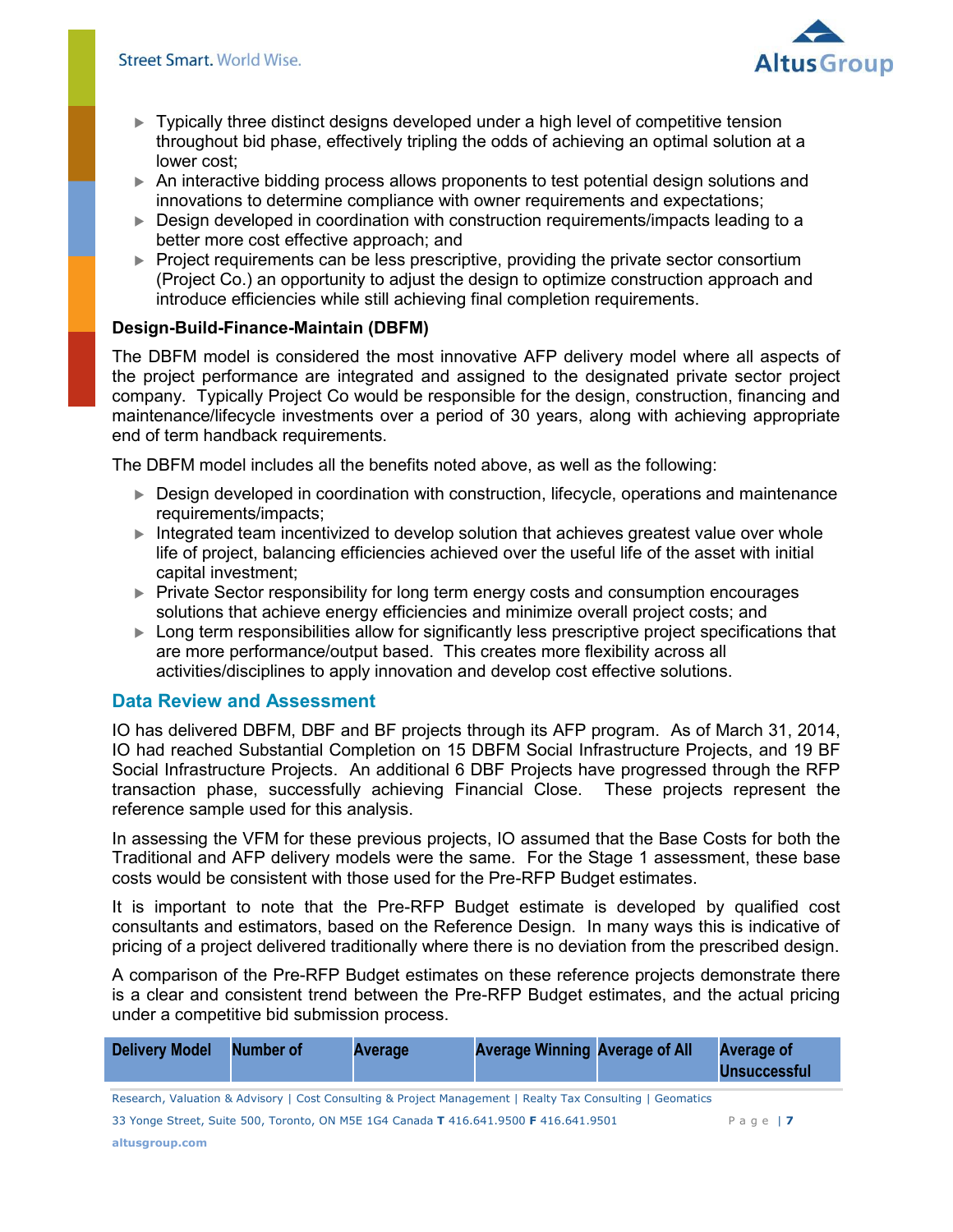

|                                    | <b>Projects</b> | <b>Pre-RFP Budget</b><br>(SM) | <b>Bid (\$M)</b> | Bids (\$M) | Bids (\$M) |
|------------------------------------|-----------------|-------------------------------|------------------|------------|------------|
| <b>DBFM</b>                        | 15              | \$1,013                       | \$801            | \$916      | \$974      |
| % Change from<br>Pre-RFP Budget    |                 |                               | $-21%$           | $-10%$     | $-4%$      |
| <b>DBF</b>                         | 6               | \$187                         | \$172            | \$188      | \$196      |
| % Change from<br>Pre-RFP Budget    |                 |                               | $-8%$            | 0.5%       | 5%         |
| <b>BF</b>                          | 19              | \$134                         | \$128            | \$135      | \$139      |
| %<br>Change from<br>Pre-RFP Budget |                 |                               | $-4%$            | 1%         | 3%         |

In comparing this data, the following trends emerge:

- ► For BF projects, the Pre-RFP Budget estimates reflect a very high level of accuracy to the bid data, ranging between -4% for the winning bid, and +3% for the average of the unsuccessful bids;
- ► For DBF projects, there is a greater difference of -8% between the Pre-RFP Budget estimates and the winning bids;
- ► For DBFM projects, there is a significant difference of -21% between the Pre-RFP Budget estimates and the winning bids; and
- ► For DBFM Projects, the Pre-RFP Budget estimates are much more reflective of the unsuccessful bid data, with a difference of -4% from the average.

The bid prices of the BF Projects are based on the sole Reference Design provided to the bid teams, which is similar to traditional delivery from a design innovation/efficiency perspective. The data confirms that there is a strong correlation between the Pre-RFP budget estimate based on the reference design and both successful and unsuccessful bid submissions under this model.

For the DBF and DBFM projects, the Reference Design is provided for guidance, and proof of concept only. As a result deviations from the Reference Design would be driven by achieving greater overall project value. Unsuccessful bids are generally those that have achieved limited innovation/efficiencies, and therefore more likely to remain comparable to the Reference Design.

#### *These comparisons demonstrate that there remains a high level of accuracy for the Pre-RFP Budget estimates where the design solution remains consistent with the Reference Concept.*

This result is important to establish that while the base costs used for the initial Pre-RFP budgeting process may be appropriate where there is limited ability to deviate or optimize the Reference Design, they do not appropriately reflect DBF and DBFM delivery models that allow for a higher level of innovation.

#### **Winning Bid vs Unsuccessful Bids**

33 Yonge Street, Suite 500, Toronto, ON M5E 1G4 Canada **T** 416.641.9500 **F** 416.641.9501 P a g e | **8** Research, Valuation & Advisory | Cost Consulting & Project Management | Realty Tax Consulting | Geomatics **Page |** 8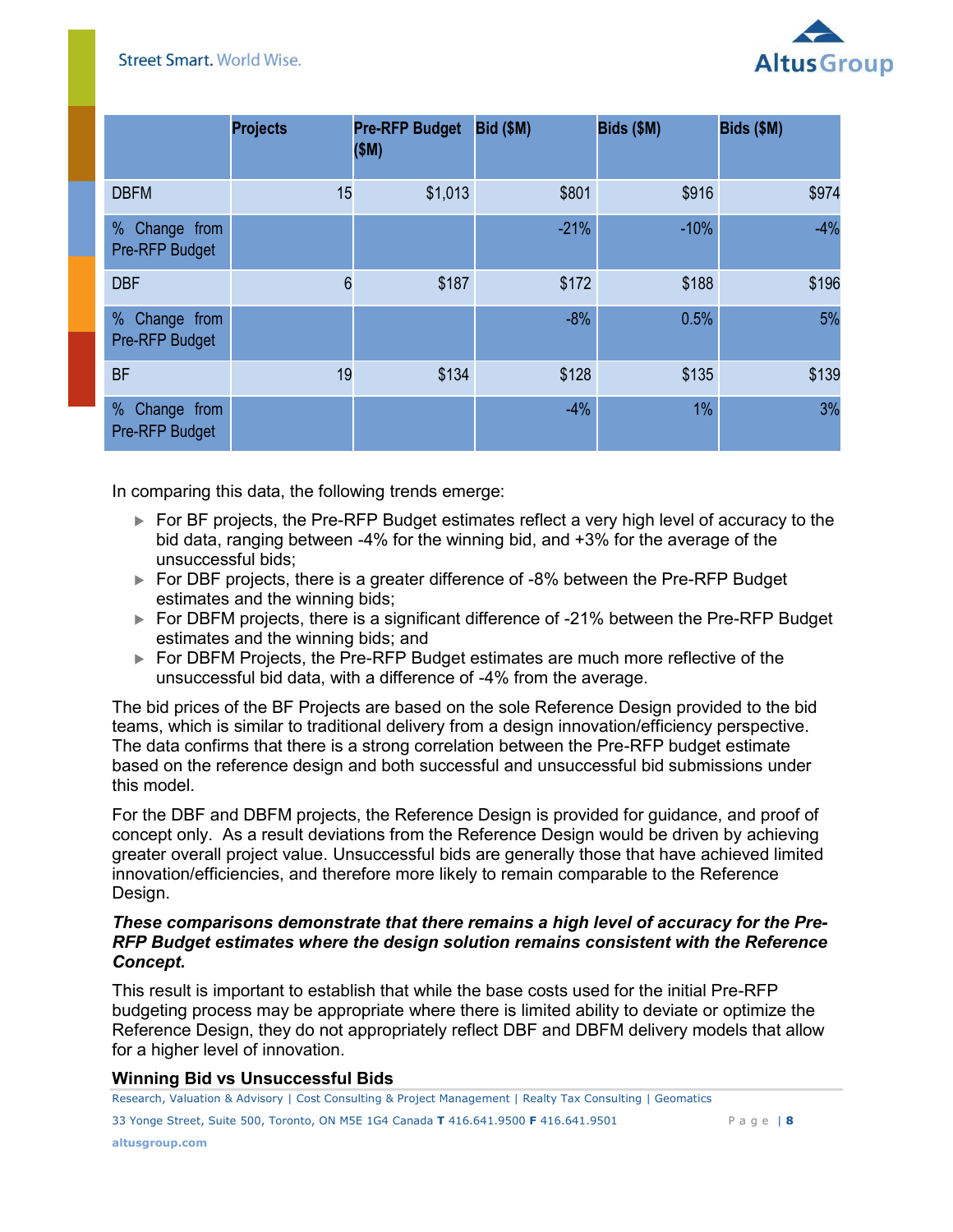

Having established the relationship between the estimated Base Costs and the Unsuccessful Bid pricing, we can compare the Unsuccessful Bids pricing to those of the successful Winning Bids.

For each model, the AFP bid process has generally included at least three pre-qualified teams that have been deemed sufficiently experienced and capable of delivering the specific project, through an extensive Request for Qualifications (RFQ) evaluation. Through the AFP process, there is significant private sector engagement and interaction to ensure each bid is in compliance with the specified project requirements.

All successful and unsuccessful bids have generally been deemed compliant through the AFP evaluation and review process. These bids will all have included pricing for all aspects of these projects based on the selected delivery model, technical requirements, and project specific risk allocation.

In our view, the differences in costs between the winning bid and the unsuccessful bids can be attributed to the following:

|                                                                                                                       | <b>DBB</b> | <b>BF</b> | <b>DBF</b> | <b>DBFM</b> |
|-----------------------------------------------------------------------------------------------------------------------|------------|-----------|------------|-------------|
| Efficiencies in construction approach/schedule<br>resulting from a competitive process                                |            |           |            |             |
| Competitive advantage in pricing materials and labour                                                                 |            | ✓         |            |             |
| Additional efficiencies in construction<br>approach/schedule resulting from leverage of private<br>financing solution |            |           | ✓          |             |
| Difference in risk premium based on competitive<br>tension                                                            |            |           |            |             |
| Innovations/efficiencies introduced through the design<br>development process                                         |            |           | ✓          |             |
| Development of a more efficient lifecycle/maintenance<br>program                                                      |            |           |            |             |
| Difference in ability to reduce energy consumption<br>through efficiencies over lifetime of asset.                    |            |           |            |             |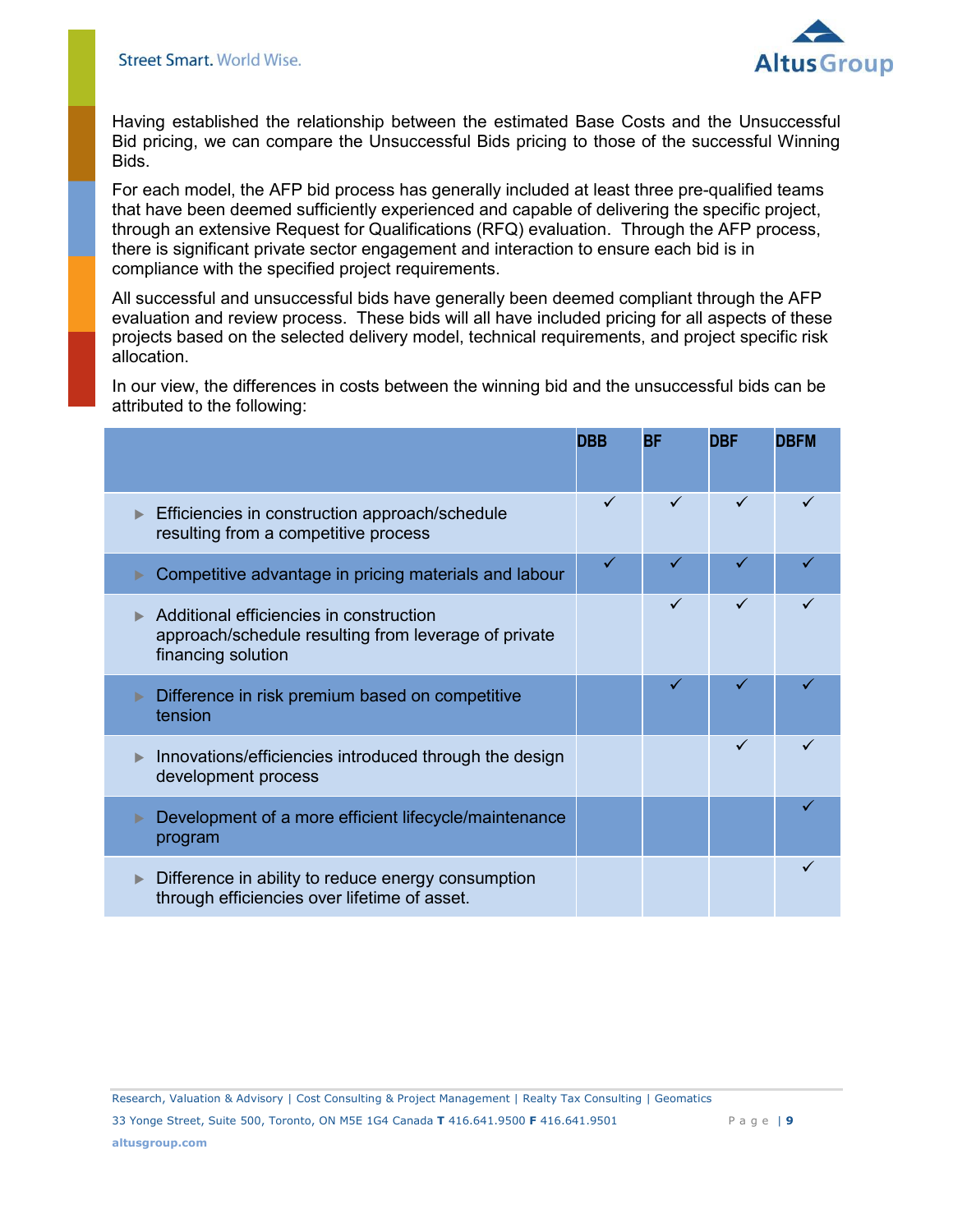

All of these differences fall within what can be considered innovation/efficiencies or competitive tension. As a result the variance between the Successful and Unsuccessful Bids can be used to measure their value and resulting savings to the project.

| <b>Delivery Model</b> | <b>Number of</b><br><b>Projects</b> | <b>Average Winning Average of All</b><br><b>Bid (\$M)</b> | Bids (\$M) | <b>Average of</b><br><b>Unsuccessful</b><br>Bids (\$M) |
|-----------------------|-------------------------------------|-----------------------------------------------------------|------------|--------------------------------------------------------|
| <b>DBFM</b>           | 15                                  | \$801                                                     | \$916      | \$974                                                  |
| % Change              |                                     |                                                           | $-12.5%$   | $-18%$                                                 |
| <b>DBF</b>            | 6                                   | \$172                                                     | \$188      | \$195                                                  |
| % Change              |                                     |                                                           | $-8%$      | $-12%$                                                 |
| <b>BF</b>             | 19                                  | \$128                                                     | \$135      | \$139                                                  |
| % Change              |                                     |                                                           | 0.5%       | $-7%$                                                  |

In assessing the BF Projects, the following can be considered:

- ▶ The 7% difference between the winning and unsuccessful bids demonstrates limited opportunity for innovation, as a result of the model characteristics;
- ▶ Innovation in a BF project is likely attributable to the rigour associated with private lending and a standardized delivery model/document templates; and
- ► The BF model can be considered more reflective of a traditional approach with highly prescriptive requirements, where design is undertaken independently from the other core project delivery streams (construction, lifecycle, maintenance).

*Given the limited opportunity for innovation, and overall model characteristics, the BF model can be considered the AFP model that is the closest comparison to the traditional Design-Bid-Build model. Therefore it is reasonable to project that the difference between winning and successful bids for DBB project delivery would be within a range of 0 to 7%.* 

**As a result, there would be no recommended Innovation Factor applied to BF projects in their Value for Money Analysis. This is a conservative assumption that discounts the innovation contributions noted above.** 

In assessing DBF Projects, the following is noted:

- ▶ The 12% difference between the winning and unsuccessful bids clearly demonstrates the impact of innovation through the introduction of design integration in addition the benefits of private financing and the clearly defined procurement process and an enhanced level of competitive tension;
- ► This difference results in a net increase of 5% (from 7% to 12%) from the conservative benchmark based on the BF model; and
- This net increase can be primarily attributed to the less prescriptive, performance based standards, and a higher level of competitive tension through the integrated phases of the project.

*Specifically, design development occurring as part of the competitive DBF process provides for the development of 3 separate design concepts actively seeking more cost effective solutions that meet the ultimate performance objectives of the owner.* 

Research, Valuation & Advisory | Cost Consulting & Project Management | Realty Tax Consulting | Geomatics **Page |** 10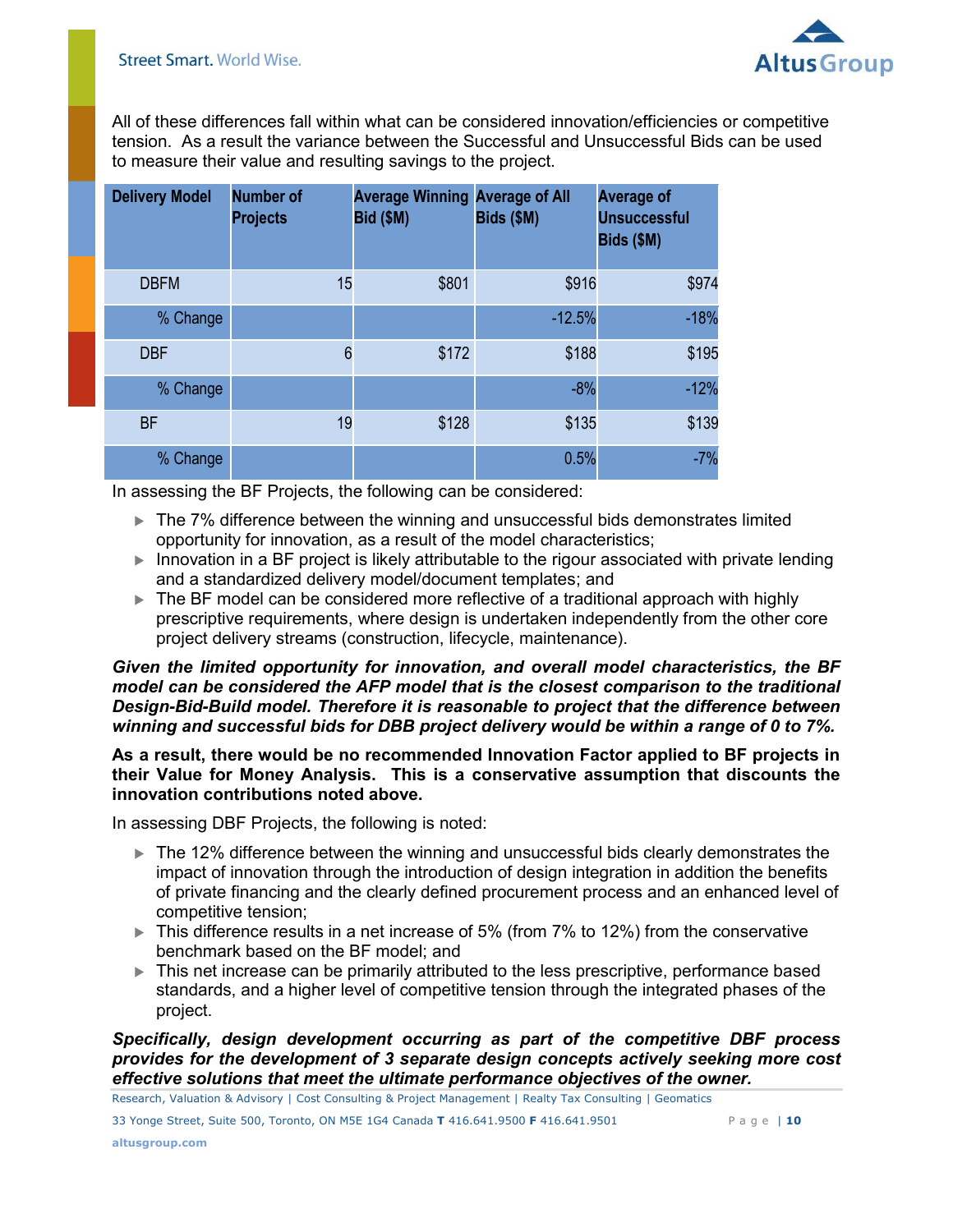

## **Based on this data, an Innovation Factor adjustment between 5% and 12% would be recommended for projects using a DBF delivery model, with 5% representing a more conservative perspective.**

In assessing DBFM Projects:

- ▶ The 18% difference between the winning and unsuccessful bids demonstrates a high level of innovation.
- ► This difference results in a net increase of 11% (from 7% to 18%) from the conservative benchmark based on the BF model.
- In addition to the factors noted for the DBF model, the integration of long-term maintenance provides a significantly broader opportunity to apply innovative approaches and methods.
- Given the long term responsibilities assigned to Project Co, there is further opportunity to make project requirements less prescriptive and more performance based.
- ► Requiring Project Co to share in energy costs during operation of the asset over the long term provides additional incentive to manage these costs and develop energy efficient solutions.

#### *With Project Co assuming responsibility for the long term condition of the asset under the DBFM model, there is an opportunity to balance all costs to develop the most cost effective and efficient solution from a whole life perspective for the asset.*

**Based on this data, an Innovation Factor adjustment between 11% and 18% would be recommended for projects using a DBFM delivery model, with 11% representing a more conservative perspective.** 

## <span id="page-10-0"></span>**Evidence of Innovation**

In light of these clear data trends, we examined those DBFM projects with the highest level of quantified Innovation based on the approach used above.

A third of the DBFM projects (5 out of 15) yielded winning bid submissions with designs that resulted in an overall reduction in project area in comparison to the provided Reference Concept. The overall reduction in area is, on average, approximately 8% for these projects. This can be directly attributed to the ability to innovate through design refinement, providing a facility of reduced size that provided the same performance as defined in the output specifications. This reduced size would yield lower construction costs, shorter construction schedules, and lower operations and maintenance costs over the lifetime of the asset.

Similarly, 8 DBFM projects had winning bids with construction schedules of a shorter duration than what was initially planned for at the time of RFP release. The overall reduction in construction schedule is, on average, approximately 13% for these 8 projects. While it is more difficult to quantify the costs savings directly resulting from a reduced timeline, there would be anticipated savings relating to time-based general, indirect, and financing costs. Beyond these direct cost savings, there is a much more significant benefit to the public through earlier access to the new infrastructure and the associated services provided within. This is particularly important in locations where much needed services were not available or were previously outdated and inefficient.

For DBFM projects where the winning bid was more than 10% below the average unsuccessful bids, the following key factors have been identified in addition to the general attributes described in previous sections:

<sup>33</sup> Yonge Street, Suite 500, Toronto, ON M5E 1G4 Canada **T** 416.641.9500 **F** 416.641.9501 P a g e | **11** Research, Valuation & Advisory | Cost Consulting & Project Management | Realty Tax Consulting | Geomatics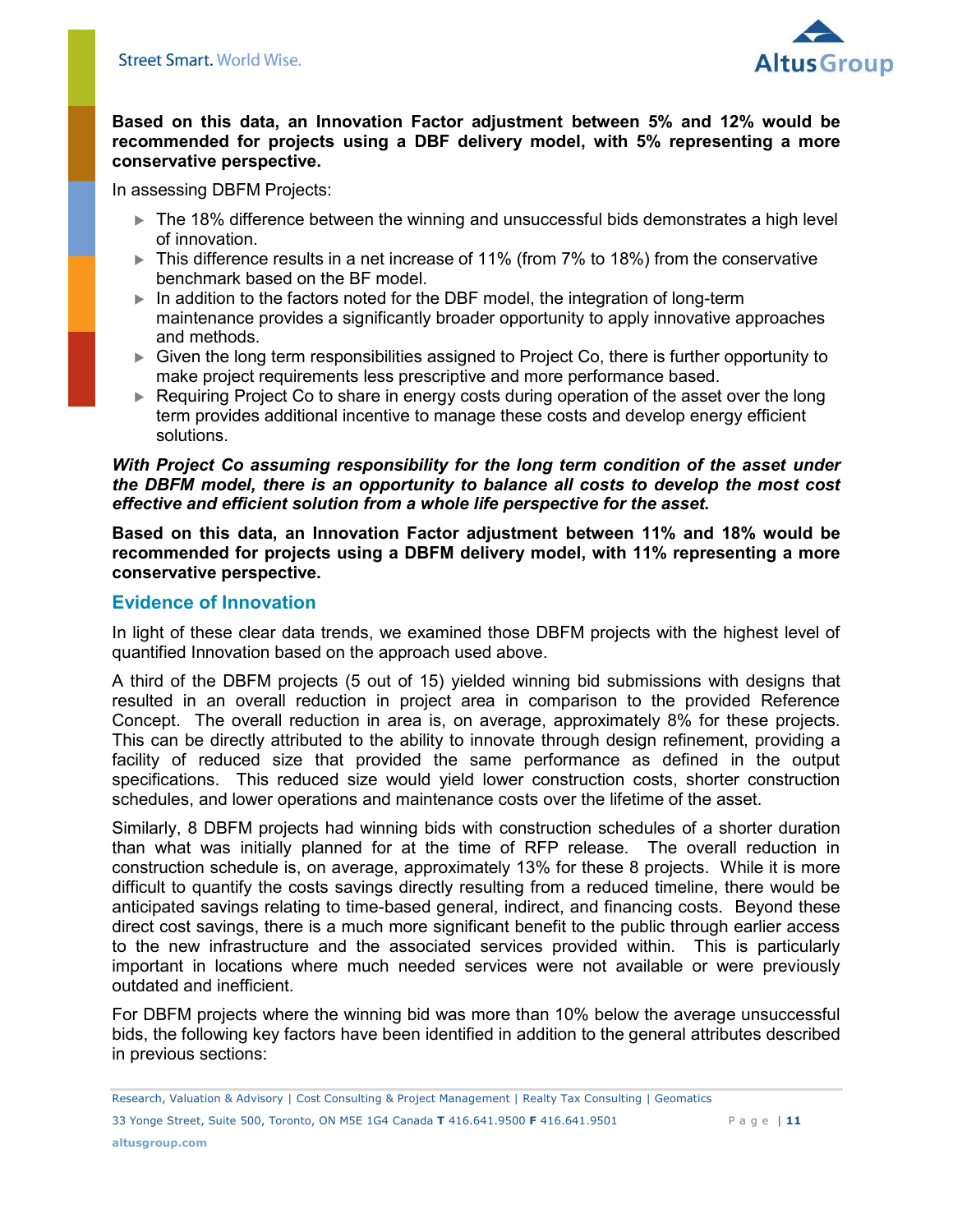## **Street Smart. World Wise.**



| <b>Project</b>                                  | <b>Winning Bid</b><br>(SM) | <b>Savings From</b><br><b>Unsuccessful</b><br><b>Bids (Average)</b> | <b>Key Factors</b>                                                                                                          |  |
|-------------------------------------------------|----------------------------|---------------------------------------------------------------------|-----------------------------------------------------------------------------------------------------------------------------|--|
| <b>OPP Modernization Project</b>                | 550                        | $-33%$                                                              | Bundled delivery of numerous<br>$\blacktriangleright$<br>sites led to economies of scale                                    |  |
|                                                 |                            |                                                                     | Used a template approach to<br>▶<br>ensure consistency from site to<br>site.                                                |  |
|                                                 |                            |                                                                     | Design refinement through<br>$\blacktriangleright$<br>lessons learned on prototype<br>sites                                 |  |
| <b>Bridgepoint Hospital</b>                     | 1,300                      | $-29%$                                                              | Innovative approach to<br>▶<br>foundation design                                                                            |  |
|                                                 |                            |                                                                     | Minimized winter construction<br>ь<br>requirements through non-<br>traditional sequencing approach                          |  |
|                                                 |                            |                                                                     | 12 month reduction in<br>ь<br><b>Construction Schedule</b>                                                                  |  |
| <b>Quinte Consolidated</b><br>Courthouse        | 280                        | $-27%$                                                              | 7 month reduction in<br>ь<br><b>Construction Schedule</b>                                                                   |  |
|                                                 |                            |                                                                     | Energy efficient solution resulting<br>$\blacktriangleright$<br>in up to 30% savings in<br>downstream energy costs          |  |
|                                                 |                            |                                                                     | Winning bid up to 16% smaller<br>$\blacktriangleright$<br>than competing bid.                                               |  |
| St. Joseph's Health Care -                      | 1,210                      | $-27%$                                                              | 3% reduction in project area<br>▶                                                                                           |  |
| <b>West 5th Campus</b>                          |                            |                                                                     | Maintained natural site grading to<br>ь<br>develop smaller floor plate                                                      |  |
|                                                 |                            |                                                                     | Re-organization of program<br>Þ<br>space for more efficient building                                                        |  |
| Forensic Services &<br><b>Coroner's Complex</b> | 1,120                      | $-25%$                                                              | 2 month reduction in planned<br>$\blacktriangleright$<br><b>Construction Schedule</b>                                       |  |
|                                                 |                            |                                                                     | Unique design based on<br>▶<br>international experience created<br>more efficient use of space,<br>minimizing operating and |  |

Research, Valuation & Advisory | Cost Consulting & Project Management | Realty Tax Consulting | Geomatics **Page |** 12

33 Yonge Street, Suite 500, Toronto, ON M5E 1G4 Canada **T** 416.641.9500 **F** 416.641.9501 P a g e | **12**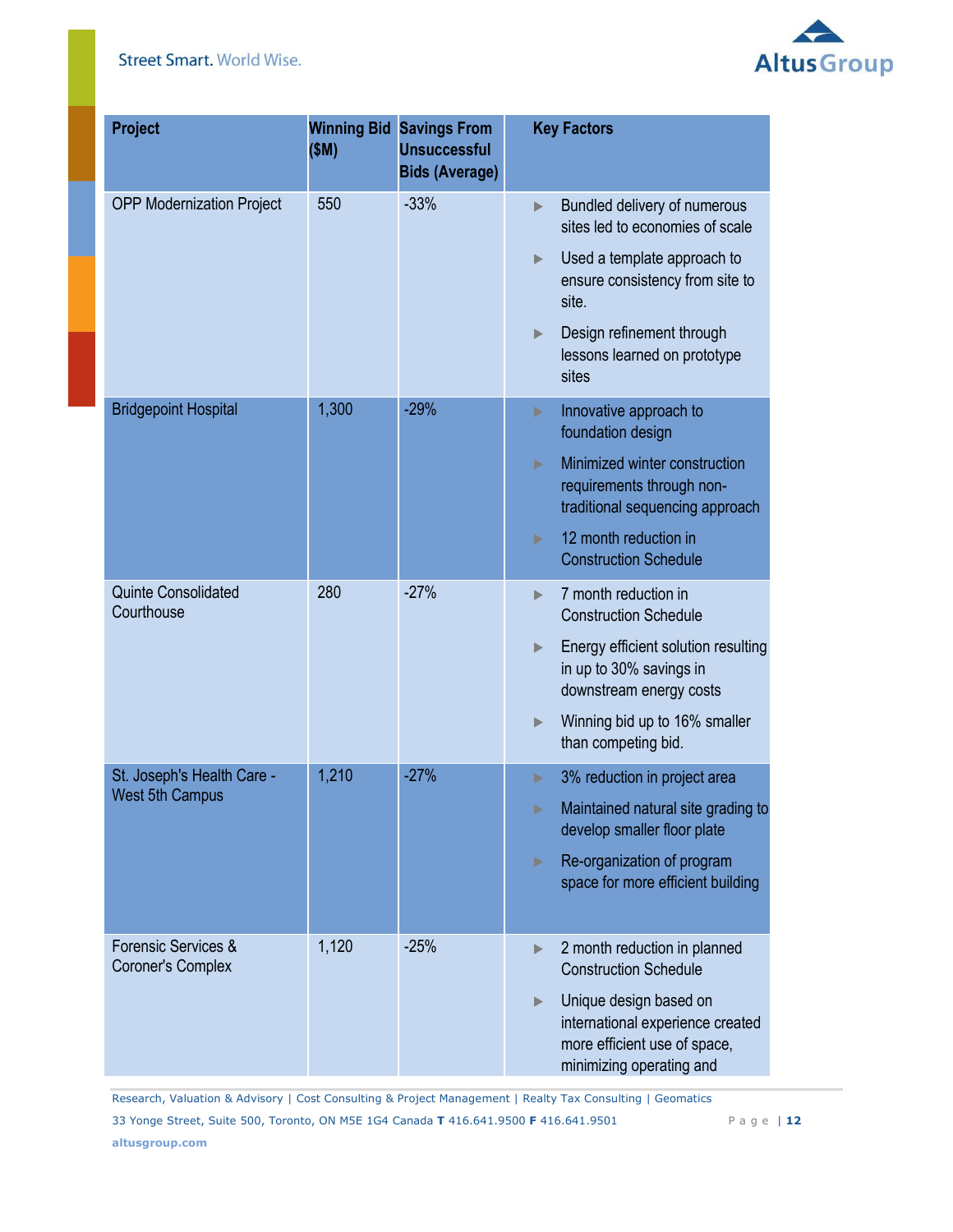

|                                                         |       |        | maintenance costs.                                                                                                                                                                                                                                                                                     |
|---------------------------------------------------------|-------|--------|--------------------------------------------------------------------------------------------------------------------------------------------------------------------------------------------------------------------------------------------------------------------------------------------------------|
| Guelph Data Centre (aka<br><b>MGS New Data Centre)</b>  | 650   | $-24%$ | 30% reduction in project area<br>Þ<br>5 month reduction in<br>ь<br><b>Construction Schedule</b><br>Use of 600V system resulting in<br>$\blacktriangleright$<br>removal of 12 transformers and<br>associated switches                                                                                   |
| Centre for Addiction & Mental<br><b>Health</b>          | 550   | $-22%$ | 9% reduction in project area<br>▶<br>4 month reduction in<br><b>Construction Schedule</b><br>Included landscaped green roof<br>▶<br>to achieve required outdoor<br>space and meet LEED standards<br>Included vibration mitigation<br>▶<br>initiatives that reduced sound<br>attenuation material costs |
| <b>Thunder Bay Consolidated</b><br>Courthouse           | 480   | $-21%$ | 1.5% reduction in project area<br>Þ<br>3 month reduction in<br>ь<br><b>Construction Schedule</b>                                                                                                                                                                                                       |
| <b>Toronto South Detention</b><br>Centre                | 1,160 | $-18%$ | Use of modern technologies to<br>▶<br>optimize energy consumption<br>Construction scheduled reduced<br>staging costs, and private<br>financing costs through the<br>achievement of interim<br>milestones,                                                                                              |
| <b>Waypoint Centre for Mental</b><br><b>Health Care</b> | 620   | $-13%$ | 2% reduction in project area<br>▶<br>Addition of a number of energy<br>Þ<br>efficient solutions including use<br>of geo-exchange heat pump.                                                                                                                                                            |
| South West Detention Centre                             | 330   | $-13%$ | 2 month reduction in<br><b>Construction Schedule</b><br>Relocated utility plant to roof, to<br>▶<br>create more efficient use of<br>space                                                                                                                                                              |

Research, Valuation & Advisory | Cost Consulting & Project Management | Realty Tax Consulting | Geomatics **Page |** 13

33 Yonge Street, Suite 500, Toronto, ON M5E 1G4 Canada **T** 416.641.9500 **F** 416.641.9501 P a g e | **13**

**altusgroup.com**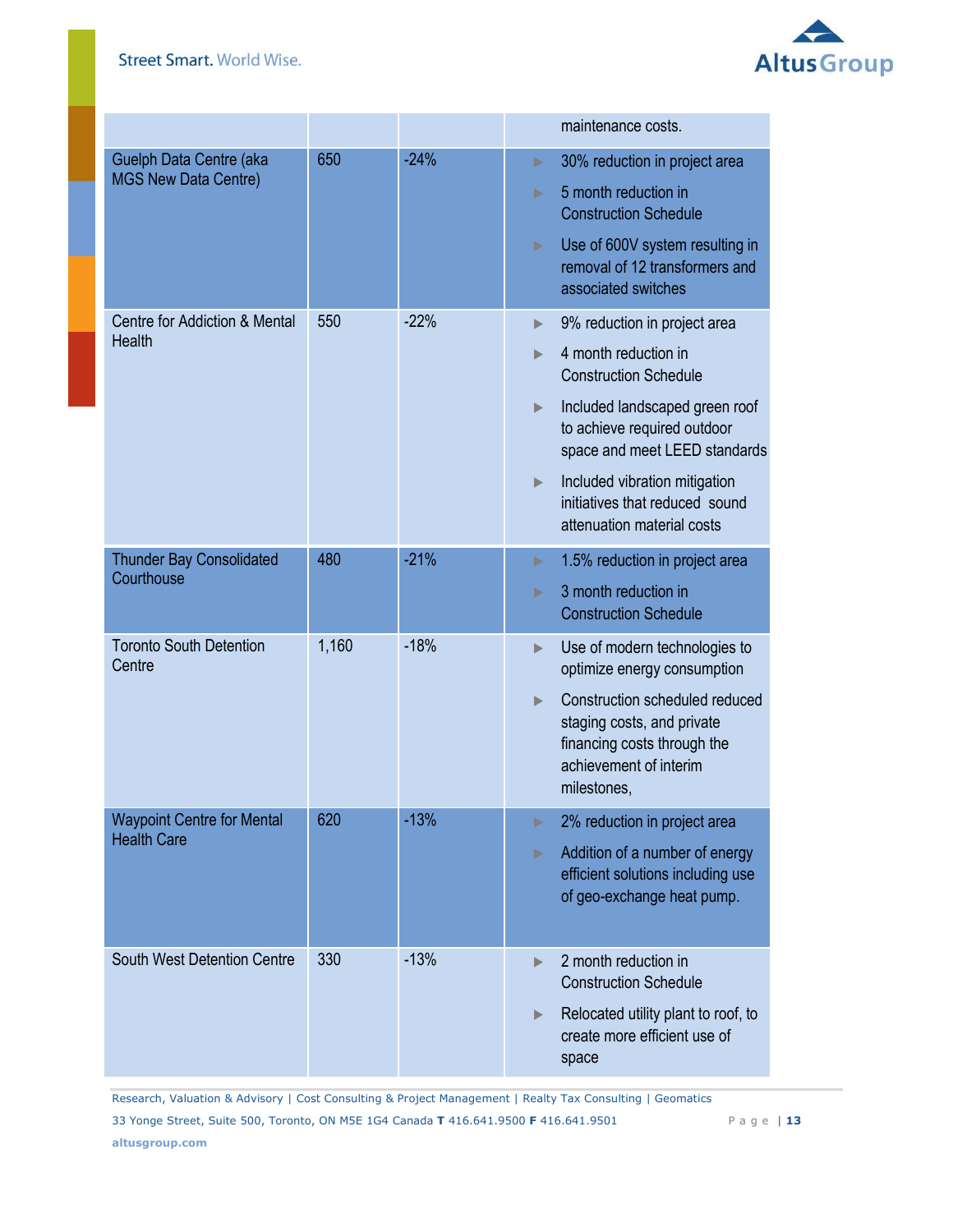

## <span id="page-13-0"></span>**Case Studies**

In order to confirm these findings we examined specific example projects to review and assess these factors that contributed to their overall level of innovation realized through AFP delivery.

#### **Waypoint Mental Health Centre - Penetanguishene, Ontario**

Waypoint Centre for Mental Health Care is a 312- bed psychiatric hospital that provides an extensive range of both acute and longer-term psychiatric inpatient and outpatient services. This facility is the province's first maximum secure forensic hospital for clients served by both the mental health and justice systems.

The successful proponent introduced a number of key innovations through its winning design solution, which significantly improved a number of design features contained in the illustrative design. These improvements reduced the cut/fill requirements, improved the site layout, access to amenities, and the overall building footprint resulting in enhanced security, and reduced walk distances for patients and staff.

Given the remote location, harsh winters, and limited labour availability, the constructor emphasised the use of pre-cast steel elements and pre-fabricated exterior walls to advance installation on site resolving a number of costly logistical issues.

Specific benefits introduced included the achievement of LEED Gold certification over the Silver level specified at no additional cost, and significant energy efficiencies through the installation of a geo-thermal exchange heat pump and water conservation measures. The design solution also maximized the use of natural light through the use of extensive glazing.

This project was completed on-time and \$80M below the established budget.

#### **The St. Joseph's Health Care London's Specialized Mental Health Care and Forensic Mental Health Care**

The St. Joseph's Health Care London's Specialized Mental Health Care and Forensic Mental Health Care projects include the construction of two new buildings in London and St. Thomas totalling 650,000 square feet of new space.

This project included two separate sites bundled together to leverage economies of scale, geographic proximity, and comparable scope requirements. The successful proponent developed a construction schedule where the sites were constructed consecutively, instead of concurrently. This approach better allowed the constructor to manage its labour resources, facilitated coordination of activities, and allowed for the application of lessons learned from the St. Thomas site to be incorporated into the London facility. This approach also allowed for Early Occupancy of the St. Thomas site, with the associated payment accelerating debt payment and reducing the overall project financing costs.

The proposed design solution was able to achieve LEED Gold certification as a Preferred Innovation. The successful proponent was able to implement a number of mechanical and electrical efficiencies that offset the costs associated with the additional LEED requirements. Overall, the London site was more compact and had a number of aesthetic and layout improvements, including the use of courtyards, to better allow the facility to integrate with its downtown location. This solution yielded a more efficient use of space that was considered programmatically and clinically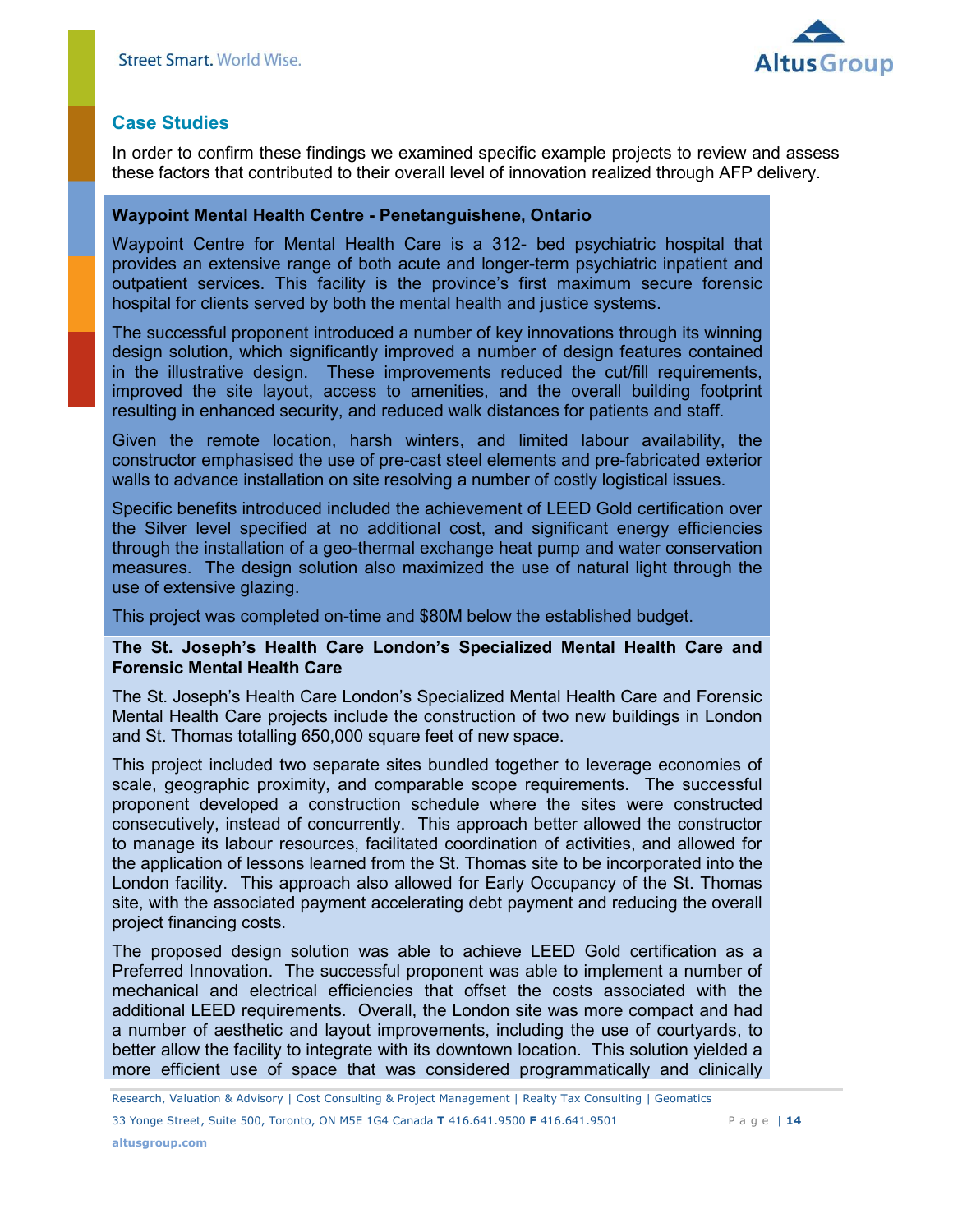

superior to the illustrative design provided.

This project was completed on-time and within the established budget.

#### **Forensic Services & Coroner's Complex**

This complex brings together the Office of the Chief Coroner, the Ontario Forensic Pathology Service and the Centre of Forensic Sciences on one site making collaboration between the units much easier. Housing the two operations on one site helped the government realise efficiencies during construction and through shared services during operations.

Given the unique nature of this facility, there was limited local expertise relating to the facility functionality and design requirements. The successful proponent included a design team with highly specialized global expertise relating to this type of facility. The resulting design solution significantly changed the internal layout and functionality. These changes allowed for significant improvements and efficiencies in the use of space, improved security and safety of the facility, and dramatically reduced the long-term operating and maintenance costs.

Specific benefits included a reduction in the size of mechanical and ventilation systems as a result of grouping like occupancies together into hubs, keeping all high hazard areas and specialized systems in isolated zones instead of spread out as considered in the reference design.

This project was completed 2 months ahead of the planned schedule and 27% below the established budget.

## <span id="page-14-0"></span>External Perspectives

There is significant external support for the concept of innovation through AFP/P3 project delivery resulting in direct cost savings.

#### <span id="page-14-1"></span>**Market Impressions**

An anonymous survey of 22 key participants involved in both AFP and traditional project delivery of Social Infrastructure projects was undertaken to assess the extent of innovation encouraged and its impact on pricing and project costs. These participants included executive and senior members of companies actively involved in the following capacities:

- ▶ Developers
- ▶ Construction Contractors
- Asset Management and Maintenance Providers
- Cost Consultants, Commercial, Financial and Technical Advisors

The following questions were included as part of the survey:

- 1. How would you compare the bid process between AFP projects and comparable projects delivered through a traditional Design-Bid-Build approach?
	- a. Bid Costs (significantly lower --- significantly higher)
	- b. Time Commitment (significantly lower --- significantly higher)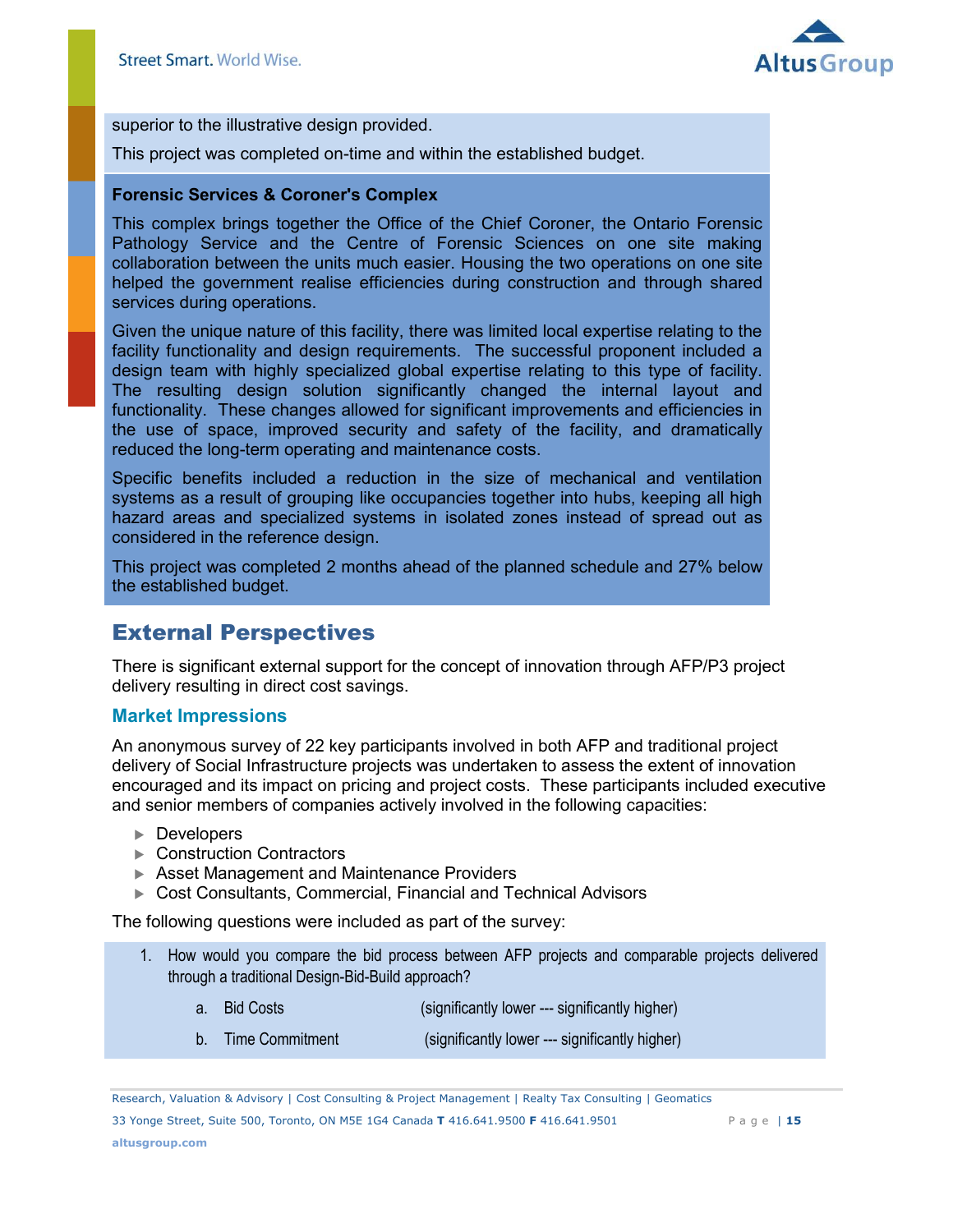

- c. Technical Design Development (significantly lower --- significantly higher)
- 2. Do you believe the additional involvement in the AFP delivery model allows for increased opportunity for optimizing the proposed solution through innovation/efficiencies?
- 3. Do you believe the AFP delivery model allows for an increased level of competitive tension as a result of the experience and expertise of the participants?
- 4. When you assess your involvement, and potential partners to pursue a specific project, which of the following key drivers influence your decision?
	- a. Applicable global experience and expertise
	- b. Applicable local experience and expertise
	- c. Familiarity with public owner/project agreement
	- d. Anticipated level of opportunity/flexibility to optimize design solution
- 5. On AFP projects that you have been involved with, to the best of your knowledge which of the following key drivers had the greatest impact on the development of the successful bid?
	- a. Incorporation of new technologies
	- b. Optimization/reduction of project size/material requirements
	- c. Optimization/reduction of construction schedule
	- d. Optimization/reduction of lifecycle program
	- e. Optimization/reduction of Operations & Maintenance program
	- f. Optimization/reduction of financing costs
- 6. To what extent would you estimate the anticipated savings on a project due to the enhanced level of competition associated with an AFP procurement process?
- 7. To what extent would you estimate the anticipated savings on a project due to innovation/efficiencies through a Design-Build-Finance-Maintain (DBFM) AFP delivery in comparison to a traditional Design-Bid-Build (DBB) delivery model?
- 8. To what extent would you estimate the anticipated savings on a project due to innovation/efficiencies through a Design-Build-Finance (DBF) AFP delivery in comparison to a traditional Design-Bid-Build (DBB) delivery model?

Overall, the responses to this survey were consistent with a number of points already noted, further validating our own analysis quantifying the level of innovation in each delivery model.

Based on the responses received, the following trends were established:

- ► 95% of respondents considered AFP to allow for an increased level of competitive tension as a result of the experience and expertise of the participants.
- ► 91% of respondents consider AFP to allow for increased opportunity for optimizing the project through innovation and efficiencies.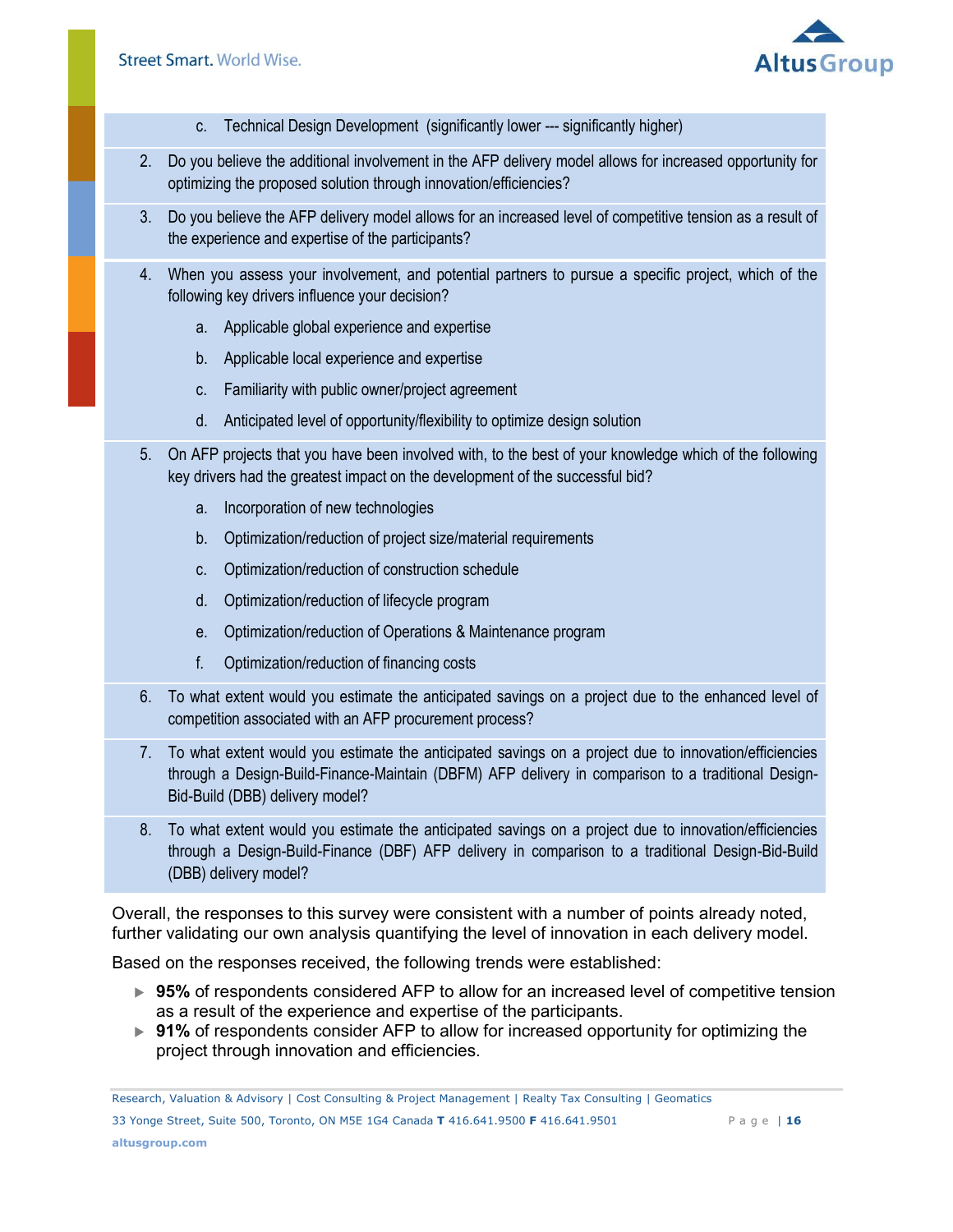

In considering their involvement in an AFP project, a balance of both global and local experience and expertise were frequently cited as key primary factors which influenced their partnering and pursuit decisions. Other factors given consideration included the anticipated opportunity to optimize the design solution, along with familiarity with the public owner and its project agreement/document templates.

On specific AFP projects that respondents had been involved with, the following key drivers were ranked by perceived impact on the development of the successful bid.



When asked to quantify the anticipated savings on a project due to the enhanced level of competition associated with AFP project delivery, **77.3**% of respondents estimated savings of at least 5% with a weighted average of **9%** from all responses**.** 



When asked to quantify the anticipated savings on a project due to innovations/efficiencies through a DBFM AFP project delivery in comparison to a traditional DBB model, 64% of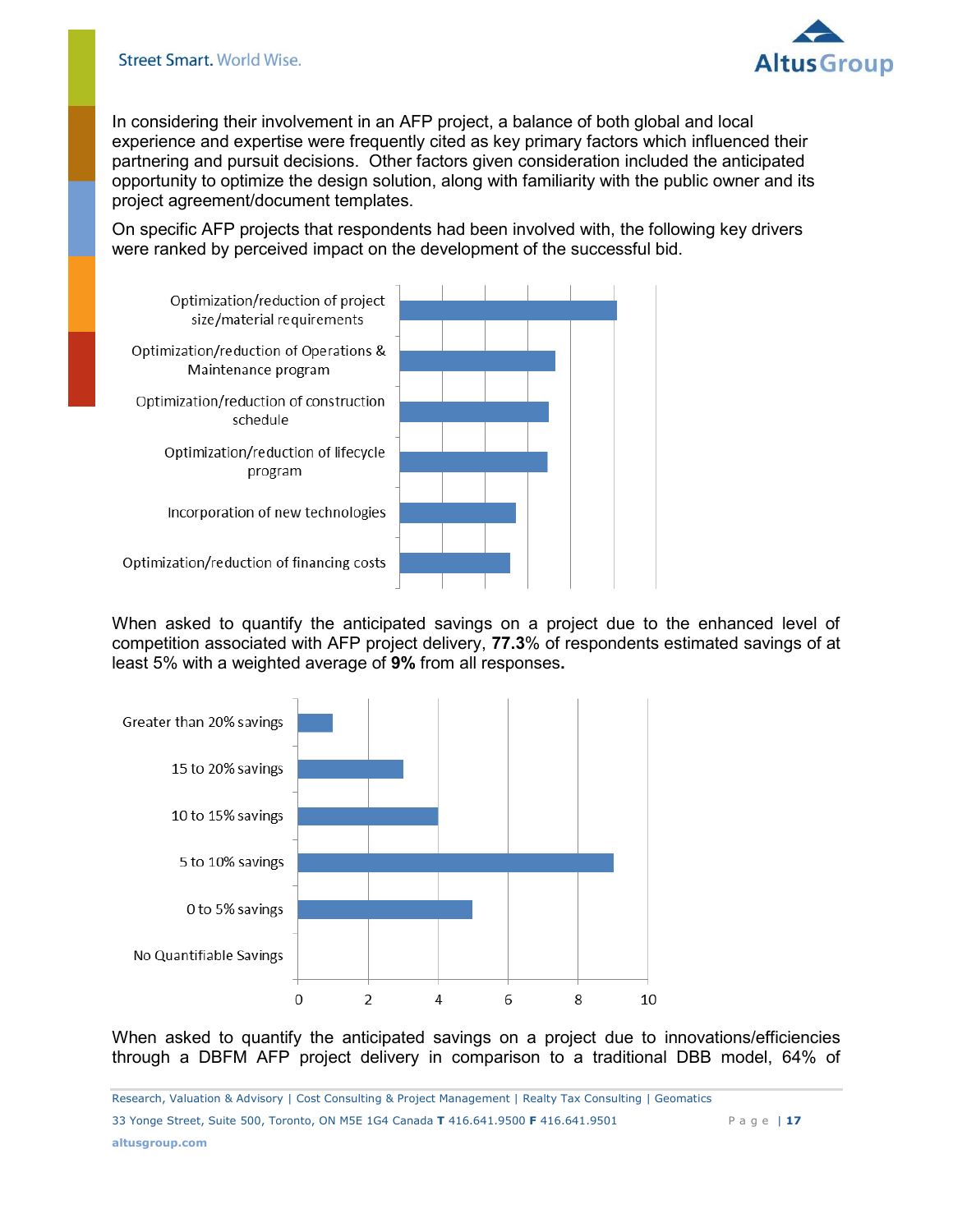

respondents estimated savings of at least 10%, with a weighted average of **11.1%** from all responses.



When asked to quantify the anticipated savings on a project due to innovations/efficiencies through a DBF AFP project delivery in comparison to a traditional DBB model, 48% of respondents estimated between 0 and 5% savings, with an additional 43% estimating savings of greater than 5%, with a weighted average of **4.5%** from all responses.



When the anticipated savings on a project due to the enhanced level of competition associated with AFP project delivery are combined with the anticipated savings on a project due to innovations/efficiencies for ach delivery model, the following ranges are projected:

| <b>Anticipated Savings Factor</b>         | <b>DBF</b> | <b>DBFM</b> |
|-------------------------------------------|------------|-------------|
| Enhanced level of competition through AFP | $9.0\%$    | $9.0\%$     |
|                                           |            |             |

Research, Valuation & Advisory | Cost Consulting & Project Management | Realty Tax Consulting | Geomatics **Page |** 18 33 Yonge Street, Suite 500, Toronto, ON M5E 1G4 Canada **T** 416.641.9500 **F** 416.641.9501 P a g e | **18 altusgroup.com**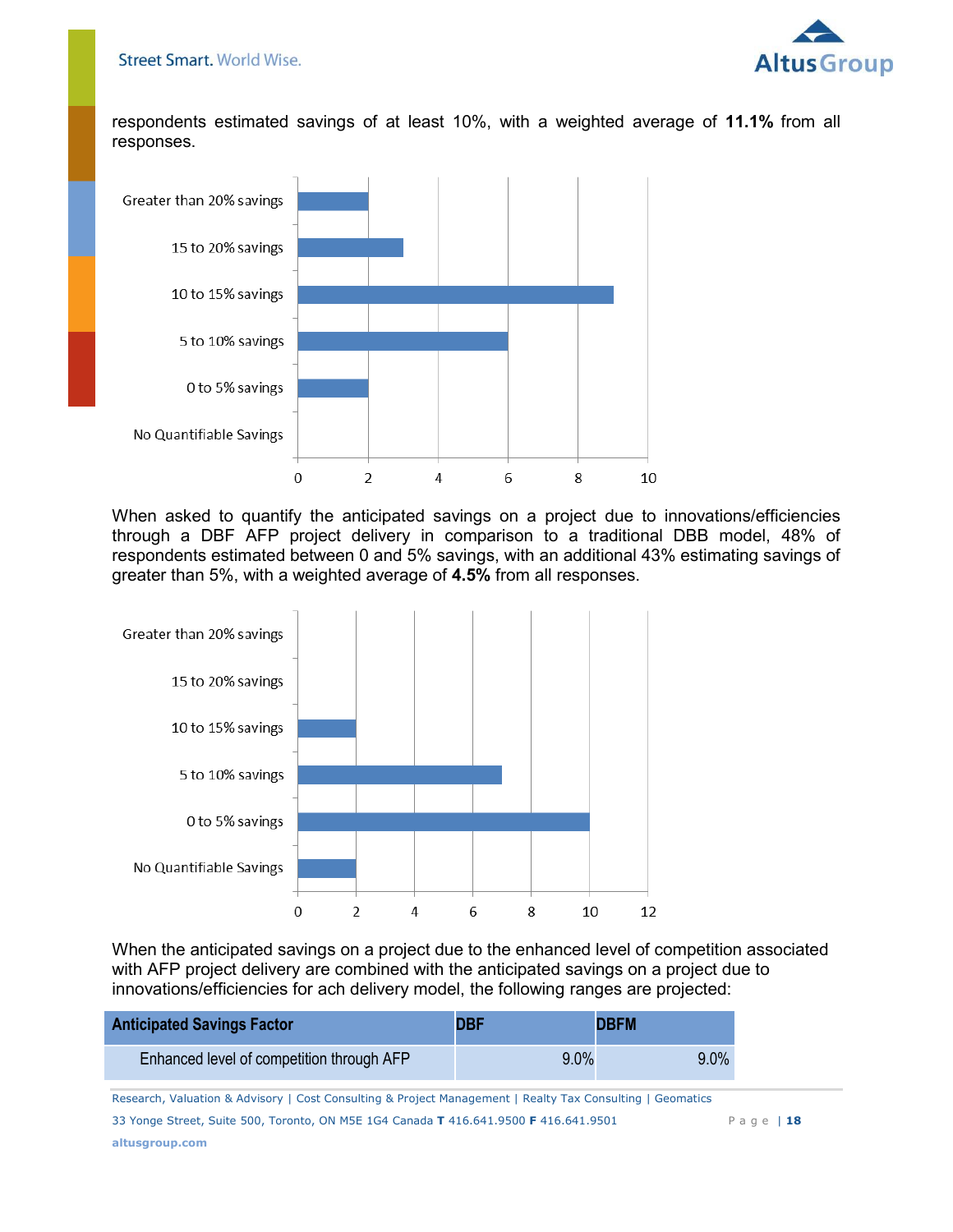

| delivery                 |       |       |
|--------------------------|-------|-------|
| Innovations/Efficiencies | 4.5%  | 11.1% |
| Total                    | 13.5% | 20.1% |

In order to ensure the benefits attributed to the enhanced level of competition and those attributed to Innovations/Efficiencies were not to some extent factored into both responses, we would consider the total benefits to be within the following ranges:

- **DBF 4.5% to 13.5%**
- **DBFM 11.1% to 20.1%**

These estimated savings are very closely aligned with the quantified differences between the winning and unsuccessful bid data for both the DBF model (5% to 12%) and the DBFM model (11% to 18%).

## <span id="page-18-0"></span>**Literature Review**

The majority of studies and reports focused on the performance of the AFP/PPP model have focused on the overall savings and benefits of the PPP model. While innovation and efficiency are often cited as key factors, from a quantification perspective they are typically combined with risk allocation and contractor performance as overall benefits and drivers of Value For Money.

The following studies have addressed the issue of innovation as it relates to the AFP/PPP model:

#### **Evolutionary to Revolutionary: Understanding Innovation in Infrastructure Projects through Public Private Partnerships - Michael Himmel (2015)**

Relevant Findings:

- ► "Overall, this research suggests that innovation does occur in IO's AFP process, and PPPs more generally. This innovation is fuelled by competition and incentives, and a structure that facilitates collaboration between the private-sector firms delivering projects."
- ▶ There is a 24% increase in average savings with the DBFM model compared to the BF model: "Therefore, it is likely that some of the 24% difference in average savings between Build-Finance and Design-Build-Finance-Maintain projects can be attributed to innovation."

**Performance of PPPs and Traditional Procurement in Australia - The Allen Consulting Group (2007)** 

Relevant Findings:

- $\blacktriangleright$  "the benefits of innovation from the PPP procurement model could conceivably also be applied to Traditional procurement models. However, there will be limits to this transfer of benefits, as it is the unique combination of incentives and constraints surrounding a PPP consortium that drives the full value contribution of the approach."
- PPPs demonstrate clearly superior cost efficiency over Traditional procurement, which can range from 30.8 percent when measured from project inception, to 11.4 percent when measured from contractual commitment to the final outcome.

Research, Valuation & Advisory | Cost Consulting & Project Management | Realty Tax Consulting | Geomatics **Page |** 19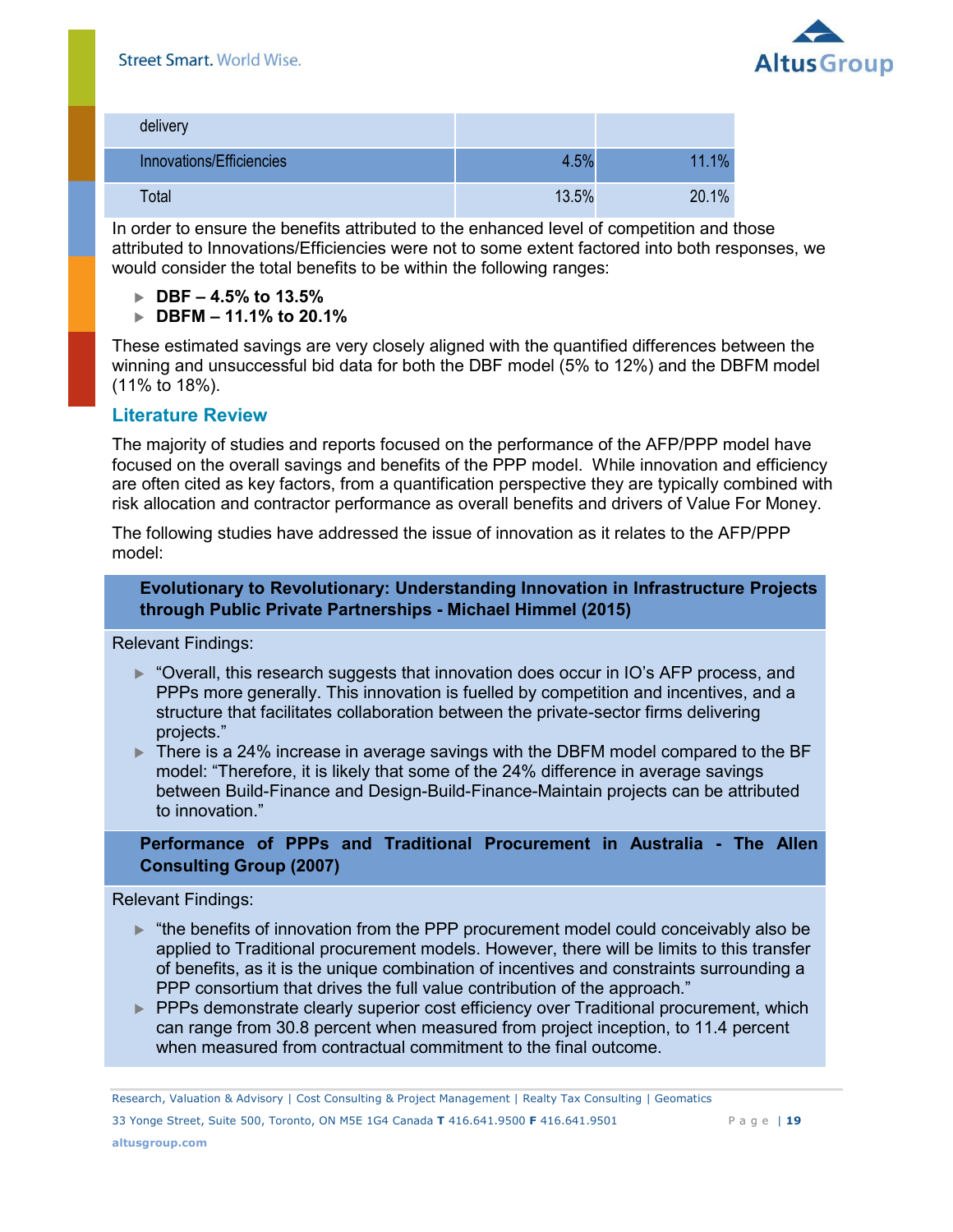

## <span id="page-19-0"></span>**Jurisidictional Comparisons**

The AFP or PPP market in Canada has grown significantly in recent years, with a number of public sector owners/agencies undertaking delivery of significant infrastructure through a nontraditional approach.

Infrastructure Ontario has been at the forefront of this growth, with the largest portfolio of projects in Canada. Similarly a number of other provincial and federal agencies have participated in AFP/PPP projects in either a project delivery or advisory role, including;

- ▶ Partnerships BC
- ▶ Infrastructure Alberta
- Sask Builds

Each of these agencies undertakes or suggests the use of a Value for Money Assessment similar to the one developed by Infrastructure Ontario, through the comparison of a Shadow Bid to a Public Sector Comparator.

Similar to the revised approach followed by IO, all of the other P3 agencies in Canada allow for some sort of adjustment to recognize the qualitatively recognized innovations/efficiencies associated with the P3 model.

The following summarizes each agencies position on Innovation/efficiencies and its treatment in their VfM methodology.

#### **Partnerships BC (PBC)**

PBC states their views on innovation and efficiencies in P3s as follows<sup>2</sup>:

- PPP procurement encourages innovation through the development of performance-based output specifications drawn from the requirements of program service objectives, rather than being based on detailed, highly specified design. The added flexibility provided by this approach, in addition to the competitive nature of the bidding process and financial incentive, encourages PPP partners to develop innovative solutions in all aspects of a project, from design and engineering through to decommissioning.
- Efficiencies in the construction phase are the product of competitively bid design and construction approaches that can result in a lower cost than the estimated base cost.
- Efficiencies may be included to adjust the Shadow Bid as competition and innovation from the private sector can result in lower construction costs under PPP procurement;

PBC has provided the following guidelines on how to incorporate these innovations/efficiencies into its VfM assessment:

- Requires that estimated efficiencies are reasonably precise in order to have validity;
- ► Need to ensure that there is no double-counting of risk that would be addressed in the risk transfer analysis;
- Efficiency estimates should be expressed as a range rather than as a single point estimate;
- ► Estimated efficiencies should be determined based on specific capital components of a project, rather than being applied globally to the entire capital cost;

Research, Valuation & Advisory | Cost Consulting & Project Management | Realty Tax Consulting | Geomatics **Page |** 20 33 Yonge Street, Suite 500, Toronto, ON M5E 1G4 Canada **T** 416.641.9500 **F** 416.641.9501 P a g e | **20**

<sup>&</sup>lt;sup>2</sup> Methodology for Quantitative Procurement Options Analysis Discussion Paper, Partnerships British Columbia – Updated April 2014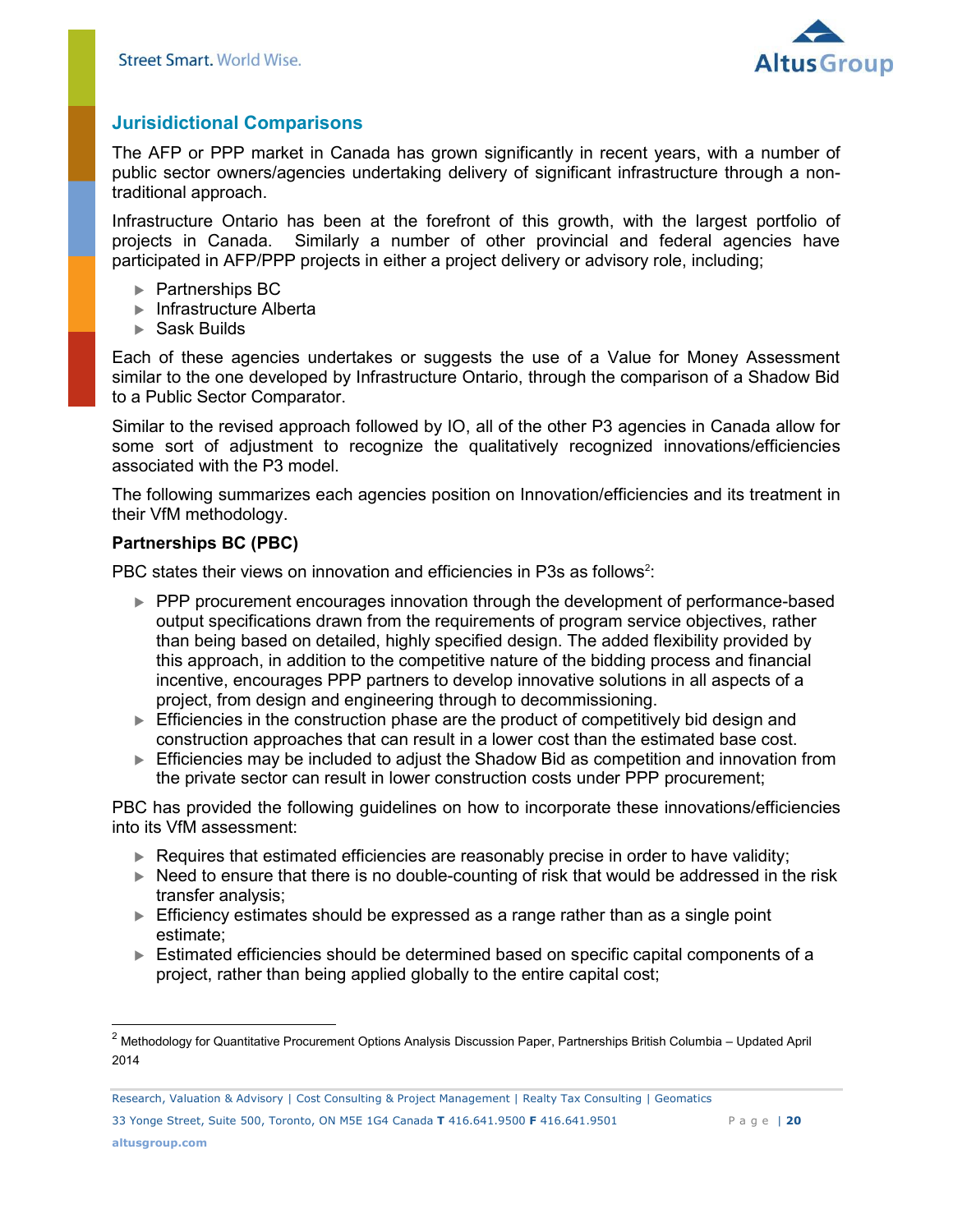

- Consideration of whether the particular PPP model chosen for the Shadow Bid would support such efficiencies;
- ▶ Potential efficiencies should be estimated at the same time and by the same people as a means of avoiding duplication; and
- ▶ Includes potential for 'negative efficiencies' of P3 model

## **Infrastructure Alberta**

Infrastructure Alberta considers innovation/efficiencies in P3s as follows<sup>3</sup>:

- ▶ P3 projects benefit from an integrated design process to optimize lifecycle costs within a price-based competitive process. The efficiencies (construction and lifecycle) gained through this integrated process provide value for the P3 procurement. When significant value is assumed, sensitivity analysis around these inputs may be required.
- ▶ P3 projects can also benefit from integrated construction methods that shorten the construction period. When significant value is generated from a shortened construction period (e.g. through reduced construction escalation or user benefits) it may be appropriate to test the impact of changing these inputs

A part of its Shadow Bid development, it specifically identifies opportunities where the P3 model may result in achieving:

- cost savings
- improved efficiency
- improved quality of service
- $\blacktriangleright$  impact on the timeline for implementation
- **▶** innovations

It suggests the following method of estimating these elements:

- ▶ Private Sector Efficiencies Review of bids of similar past P3 projects, consultation with industry.
- ► Construction Period and Operating Period Timelines Review of past similar projects procured traditionally or as P3s.

Infrastructure Alberta advocates the use of sensitivity testing for its VfM assessment:

- Provide an initial sensitivity analysis identifying the key assumptions that are significant enough to change the value for money estimate.
- Given that the business case is developed early in the project timeline, the accompanying sensitivity analysis should be revisited from time to time as the project evolves through the procurement process to determine if certain inputs and their related uncertainties have changed. Where changes are deemed material, the sensitivity analysis may require revisiting.
- A sensitivity analysis should be undertaken to separate those inputs where the uncertainty is critical to the VFM estimate (and therefore critical to the decision making process) from those where the uncertainty is less important.

## **SaskBuilds**

SaskBuilds considers innovation/efficiencies in P3s as follows<sup>4</sup>:

33 Yonge Street, Suite 500, Toronto, ON M5E 1G4 Canada **T** 416.641.9500 **F** 416.641.9501 P a g e | **21**

 $^3$  Alberta's Public-Private Partnership Framework and Guideline, Alberta Treasury Board – March 2011

<sup>&</sup>lt;sup>4</sup> SaskBuilds Public-Private Partnership Project Assessment and Procurement Guideline, May 2014

Research, Valuation & Advisory | Cost Consulting & Project Management | Realty Tax Consulting | Geomatics **Page |** 21